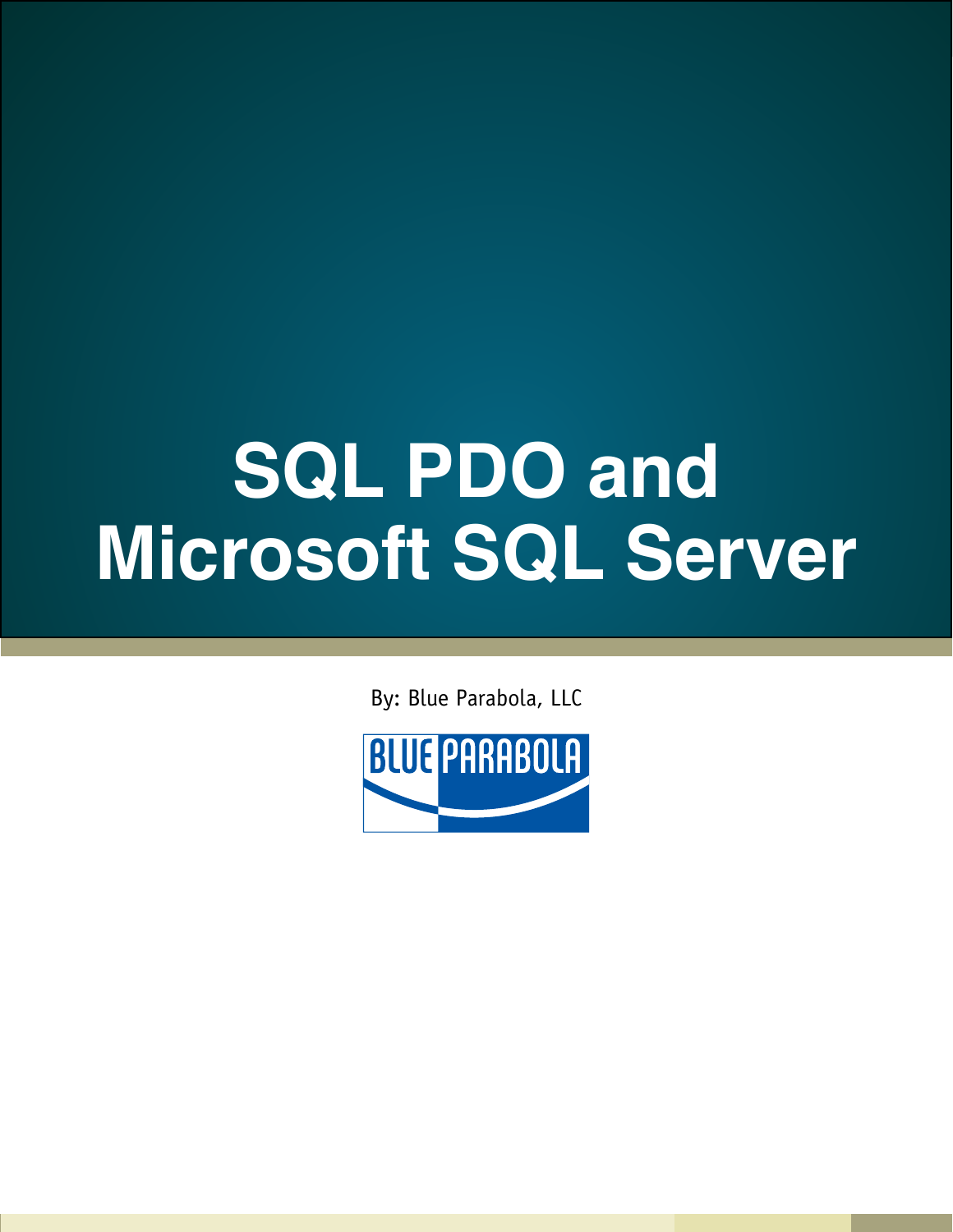### Contents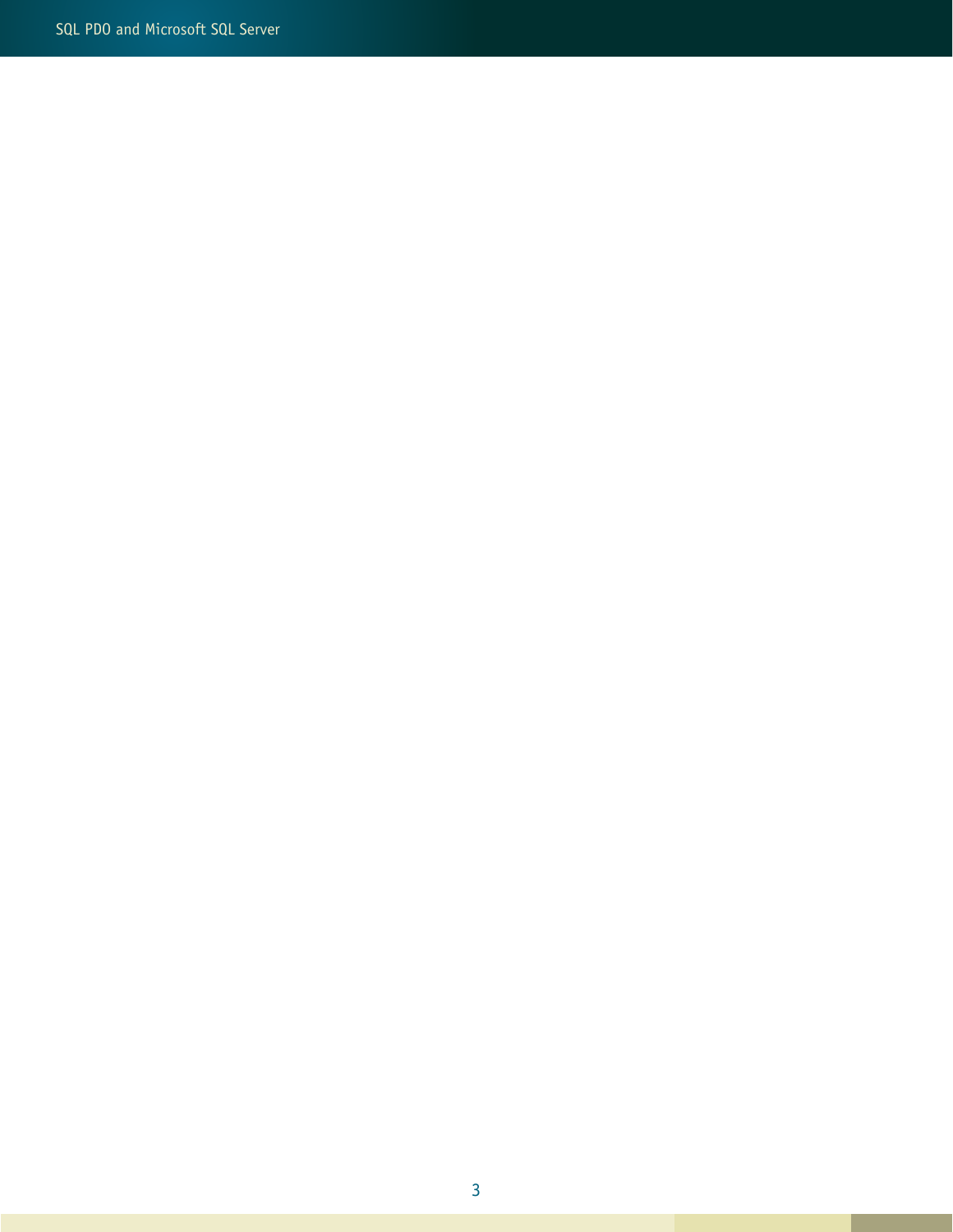# <span id="page-3-0"></span>Accessing Databases using PHP

Since the early days of the language, one of PHP's primary tasks has been taking data from the web and storing it in a<br>database or pulling it from the database to display it on a web page. One of the primary drivers of PHP ince the early days of the language, one of PHP's primary tasks has been taking data from the web and storing it in a database or pulling it from the database to display it on a web page. One of the primary drivers of PHP adoption on the web is that database access is baked into the language. Most databases can be accessed through native function calls in opers can easily access most databases in use now or in the recent past.

It didn't take the core PHP developers long to realize that a different implementation for accessing each and every database was not the best plan of action. Each database has a slightly different way of doing things and therefore, a different set of method calls. The PHP community approached this from two different directions. First, there are several projects that attempt to isolate and abstract the variations in SQL dialects to protect developers from having to learn the intricacies of each version. Second, the core developers began to abstract the connectivity to the different database layers so that all databases could be accessed using a standard and consistent set of methods. The resulting access layer was named PHP Data Objects or PDO for short. Not all database drivers support PDO but for those that do, PDO has become the standard way of accessing them.

The most notable missing driver within PDO was always Microsoft's SQL Server. SQL Server Driver for PHP have been available for some time, but they lagged behind SQL Server development and acquired a poor reputation among PHP developers. Recently, however, that has begun to change. The Microsoft SQL Server Team released new native PHP drivers. These drivers make SQL Server a first class citizen among PHP database drivers. Additionally, the SQL Server team released PDO drivers for SQL Server. This allows any PHP developer working on Windows, who understand and uses PDO drivers for other databases, to quickly interact with and use SQL Server databases.

SQL Server Driver for PHP 2.0 is fundamentally different than the previous 1.1 version. The previous version provided a native API for interacting with SQL Server directly. While this was useful and effective, it required the PHP developer to know and understand some of the intricacies of the SQL Server engine itself and as a result, made adoption more difficult. Although

<sup>1</sup> http://pecl.php.net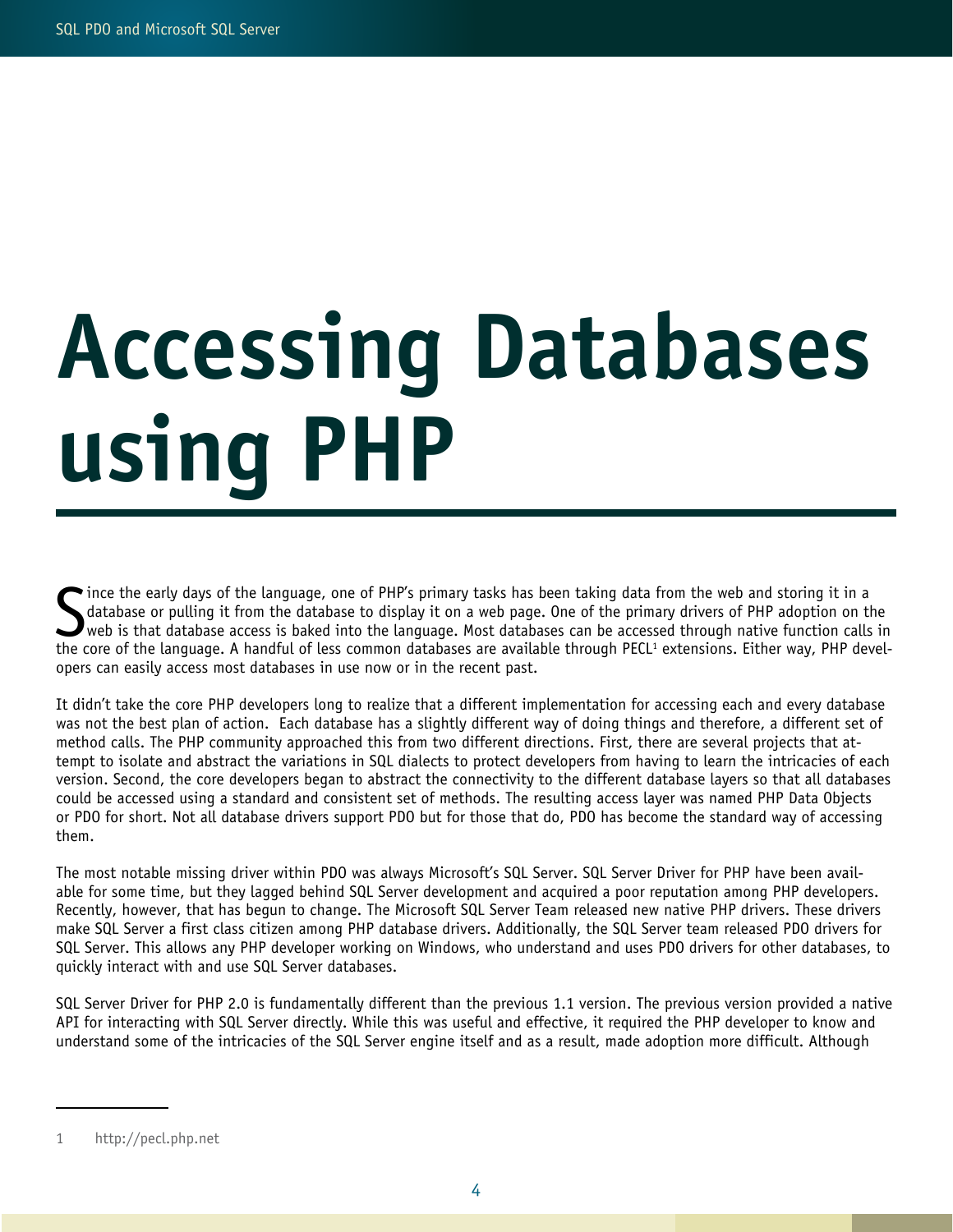Version 2.0 includes the native API of the 1.1 version, the addition of the PDO driver is a completely new approach. Developers who are already familiar with the PDO methods and operations can immediately be productive. In many cases, their applications will work immediately or with only minor adjustments.

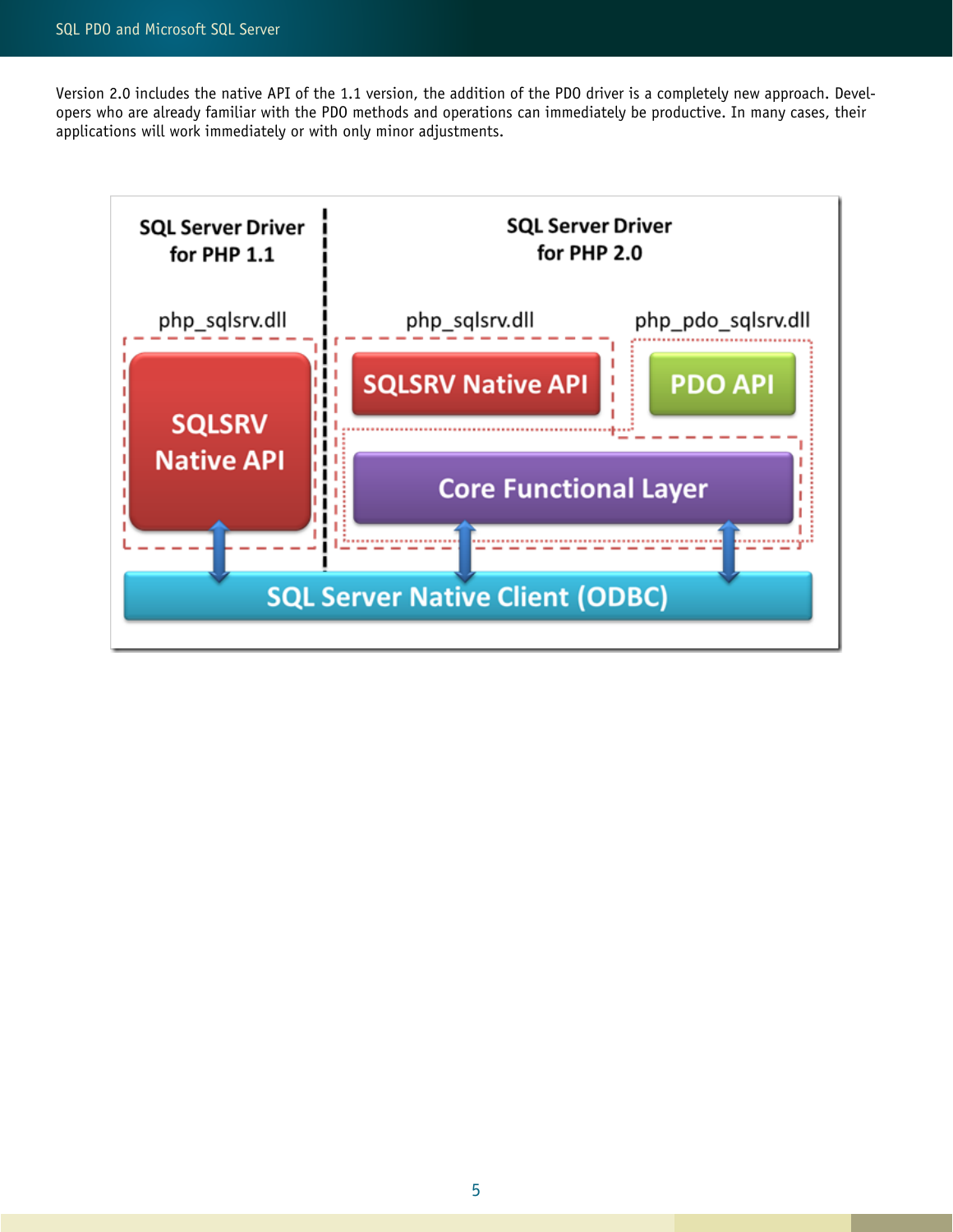# <span id="page-5-0"></span>Installing SQL Server Driver for PHP 2.0

I nstalli<br>Server<br>installed. <code>•</code> <code>nstalling SQL Server Driver for PHP 2.0 is quite simple and can be accomplished in under five minutes. Visit the SQL</code> Server Driver for PHP 2.0<sup>2</sup> website, and select "Download." After the download completes, run the executable to extract the files. You will also need to install [SQL Server Native Access Client 2008 R2](http://www.google.com/url?q=http%3A%2F%2Fwww.microsoft.com%2Fsqlserver%2F2008%2Fen%2Fus%2Fnative-data-access.aspx&sa=D&sntz=1&usg=AFQjCNGH20sGS-HHjCUM28xKLTZz7M_zQg) if you do not already have it

The next question is: Which version of the driver do you need? This depends on your stack:

- If you are running PHP 5.2, you have little choice but to run PHP with FastCGI. If you are using IIS, you use the Non-Thread Safe (NTS) version. If you are using Apache, use the Thread Safe (TS) version.
- If you are running PHP 5.3 under IIS with FastCGI, you need the Non-Thread Safe (NTS) version compiled with Visual Studio 2008 (VC9).
- If you are running PHP 5.3 under Apache as mod\_php, you need the Thread Safe (TS) version compiled with Visual Studio 6. (VC6)
- • If you are running PHP 5.3 under Apache as FastCGI, you need the Non-Thread Safe (NTS) version compiled with Visual Studio 6. (VC6)

Once you have determined which version of the drivers you need, the next step is to place them in the proper directory. By default, all of your extensions are placed in the ext directory within the php directory. Place the appropriate DLLs in the ext directory. Then, with a text editor, open your php.ini file.

Find the section labeled:

;;;;;;;;;;;;;;;;;;;;;; ; Dynamic Extensions ; ;;;;;;;;;;;;;;;;;;;;;;

<sup>2</sup> http://www.microsoft.com/downloads/details.aspx?FamilyID=df4d9cc9-459c-4d75-a503-ae3fceb85860&displaylang=en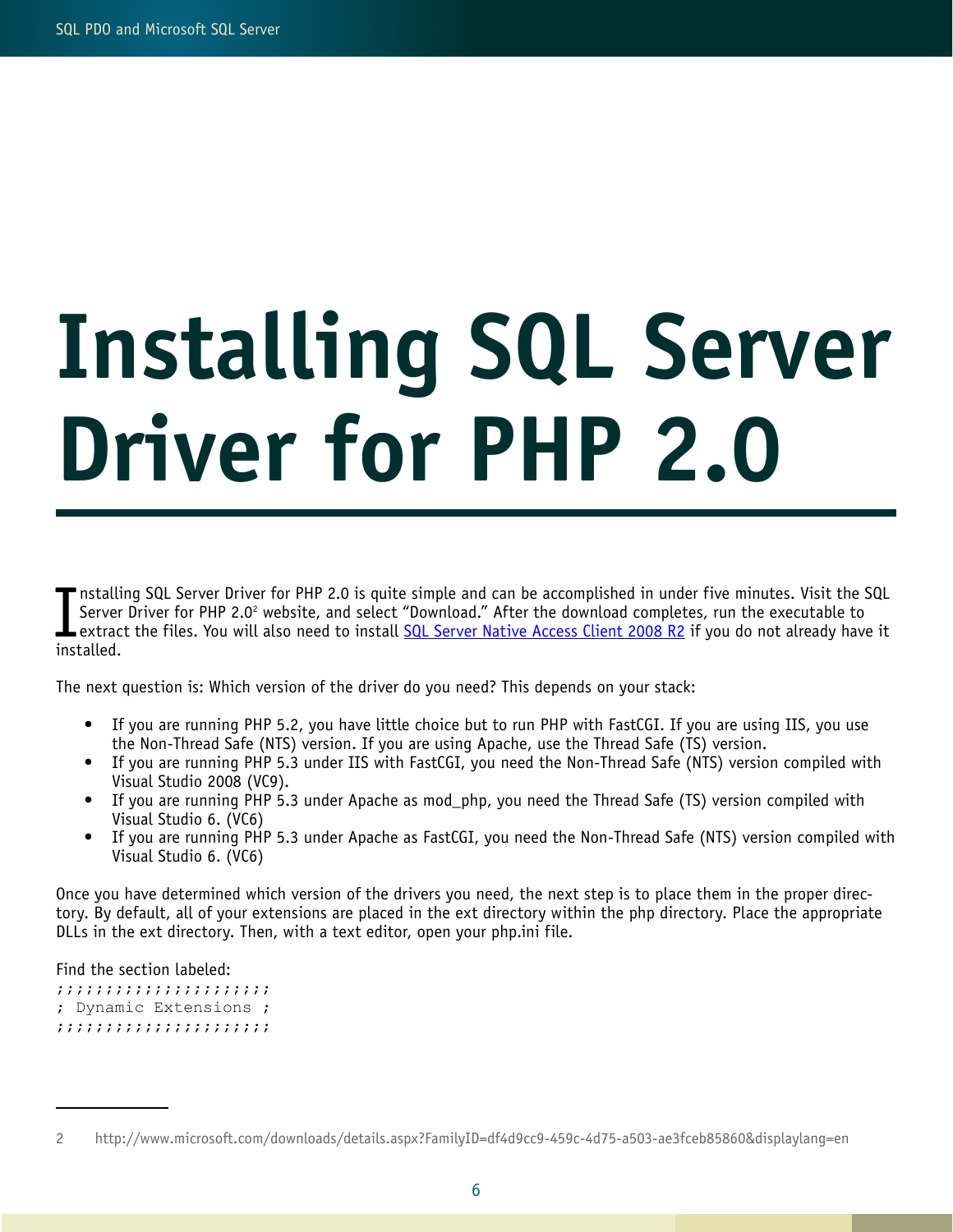You will see a series of extensions already defined in this area. At the bottom of the list, add yours. For example:

```
extension=php _ sqlsrv _ 53 _ ts _ vc6.dll
extension=php _ pdo _ sqlsrv _ 53 _ ts _ vc6.dll
```
Make sure you install both the php\_sqlsrv\_\*.dll and the php\_pdo\_sqlsrv\_\*.dll extensions.

Once you have done this, you need to restart your web server. If everything worked, your web server will restart. Create an info.php file in the web root of your web site that contains the following:

```
<?php
php _ info();
?>
```
Viewing this page in a web browser will show you your PHP configuration. Extensions are listed alphabetically, and if the SQL Server drivers have been properly installed, you will see a section that looks like this for the main driver

#### sqlsrv

| sqlsrv support | anahla." |
|----------------|----------|
|                |          |

| <b>Directive</b>              | <b>Local Value</b> | <b>Master Value</b> |
|-------------------------------|--------------------|---------------------|
| sqlsrv.LogSeverity            |                    |                     |
| sqlsrv.LogSubsystems          |                    |                     |
| sqlsrv.WarningsReturnAsErrors | On                 | On                  |

If you properly installed the PDO driver, you should see this:

### pdo sqlsrv

| pdo_sqlsrv support      |                    | enabled             |
|-------------------------|--------------------|---------------------|
|                         |                    |                     |
| <b>Directive</b>        | <b>Local Value</b> | <b>Master Value</b> |
| pdo_sqlsrv.log_severity |                    |                     |

Installing the drivers sounds like a complex procedure, but in reality, it should take you about five minutes to complete.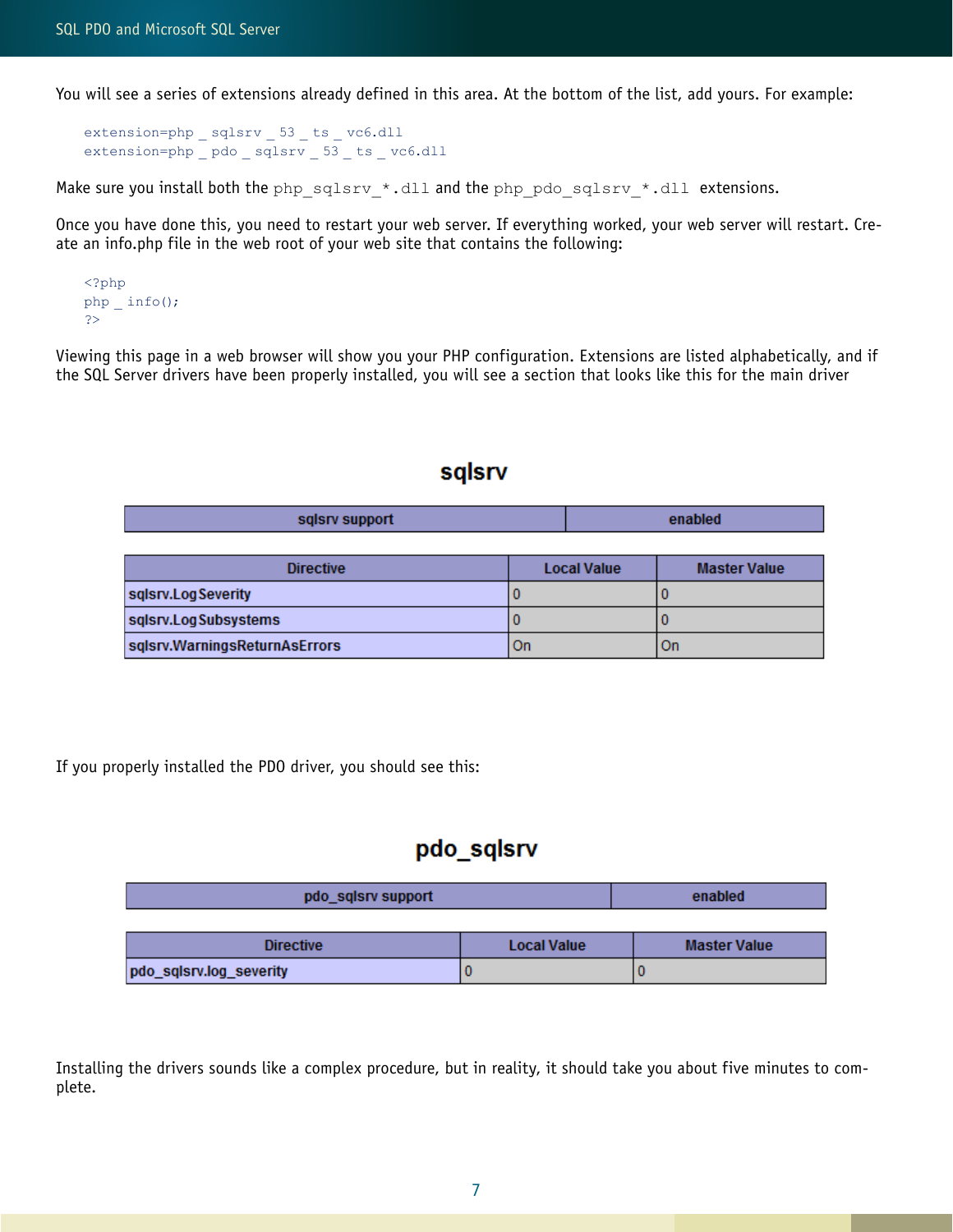# <span id="page-7-0"></span>Accessing SQL Server from PHP

nce you have the drivers installed, you need a database to access. Installing and configuring SQL Server is outside the scope of this document. We will assume that if you have made it this far, you have already completed that step. For the first few samples, we will use the AdventureWorks database. If you don't have a copy of AdventureWorks, you can find it here: [http://msftdbprodsamples.codeplex.com/](http://www.google.com/url?q=http%3A%2F%2Fmsftdbprodsamples.codeplex.com%2F&sa=D&sntz=1&usg=AFQjCNG-UnDqTdYS8H2L4s2ZHAz8RkXF5w).

Once you have the database installed on your SQL Server, the final thing you need to do is add a user account for your web application. Again, the ramifications of doing this in production are beyond the scope of this document. If you do not understand SQL Server authentication and how it relates to web applications, it is strongly suggested that you consult with someone who does before moving an application into production. For testing and your own prototyping, Technet<sup>3</sup> can be a useful resource for information and guidance.

For the purposes of the sample code, a user, "testuser", was created with the password "testuser" and access was limited to the AdventureWorks database. Make sure that your SQL Server security is set for "SQL Server and Windows Authentication mode", otherwise your user won't be allowed to connect (Figure 1).

Once you have your connection set up, create an index. php file in your web root with this sample code:

| <b>FIGURE 1</b>                                                                                                             |                                                                                                                                                                                                                                                                                                                                                                                                                                                         |
|-----------------------------------------------------------------------------------------------------------------------------|---------------------------------------------------------------------------------------------------------------------------------------------------------------------------------------------------------------------------------------------------------------------------------------------------------------------------------------------------------------------------------------------------------------------------------------------------------|
| Server Properties - CALEVANS-PC\SQLEXPRESS                                                                                  | $\begin{array}{c c c c} \hline \multicolumn{1}{c }{\textbf{1}} & \multicolumn{1}{c }{\textbf{2}} & \multicolumn{1}{c }{\textbf{3}} & \multicolumn{1}{c }{\textbf{4}} & \multicolumn{1}{c }{\textbf{5}} & \multicolumn{1}{c }{\textbf{6}} & \multicolumn{1}{c }{\textbf{7}} & \multicolumn{1}{c }{\textbf{8}} & \multicolumn{1}{c }{\textbf{9}} & \multicolumn{1}{c }{\textbf{1}} & \multicolumn{1}{c }{\textbf{1}} & \multicolumn{1}{c }{\textbf{1}} &$ |
| Select a page<br>General<br>Memory<br>Processors<br>Security<br>Connections<br>Database Settings<br>Advanced<br>Permissions | Script v B Help<br>Server authentication<br>Mindows Authentication mode<br>SQL Server and Windows Authentication mode<br>Login auditing<br><b>None</b><br>So Failed logins only<br>Successful logins only<br><b>Both failed and successful logins</b><br>Server proxy account<br>Enable server proxy account<br>Proxy account:<br>i.                                                                                                                    |
| <b>Connection</b>                                                                                                           | **********<br>Password:                                                                                                                                                                                                                                                                                                                                                                                                                                 |
| Server:<br>CALEVANS-PC\SQLEXPRESS<br>Connection:<br>CalEvans-PC\CalEvans<br>Wew connection properties                       | Options<br>Enable C2 audit tracing<br>Cross database ownership chaining                                                                                                                                                                                                                                                                                                                                                                                 |
| <b>Progress</b>                                                                                                             |                                                                                                                                                                                                                                                                                                                                                                                                                                                         |
| Ready                                                                                                                       |                                                                                                                                                                                                                                                                                                                                                                                                                                                         |
|                                                                                                                             | OK<br>Cancel                                                                                                                                                                                                                                                                                                                                                                                                                                            |

<sup>3</sup> http://technet.microsoft.com/en-us/sqlserver/bb895929.aspx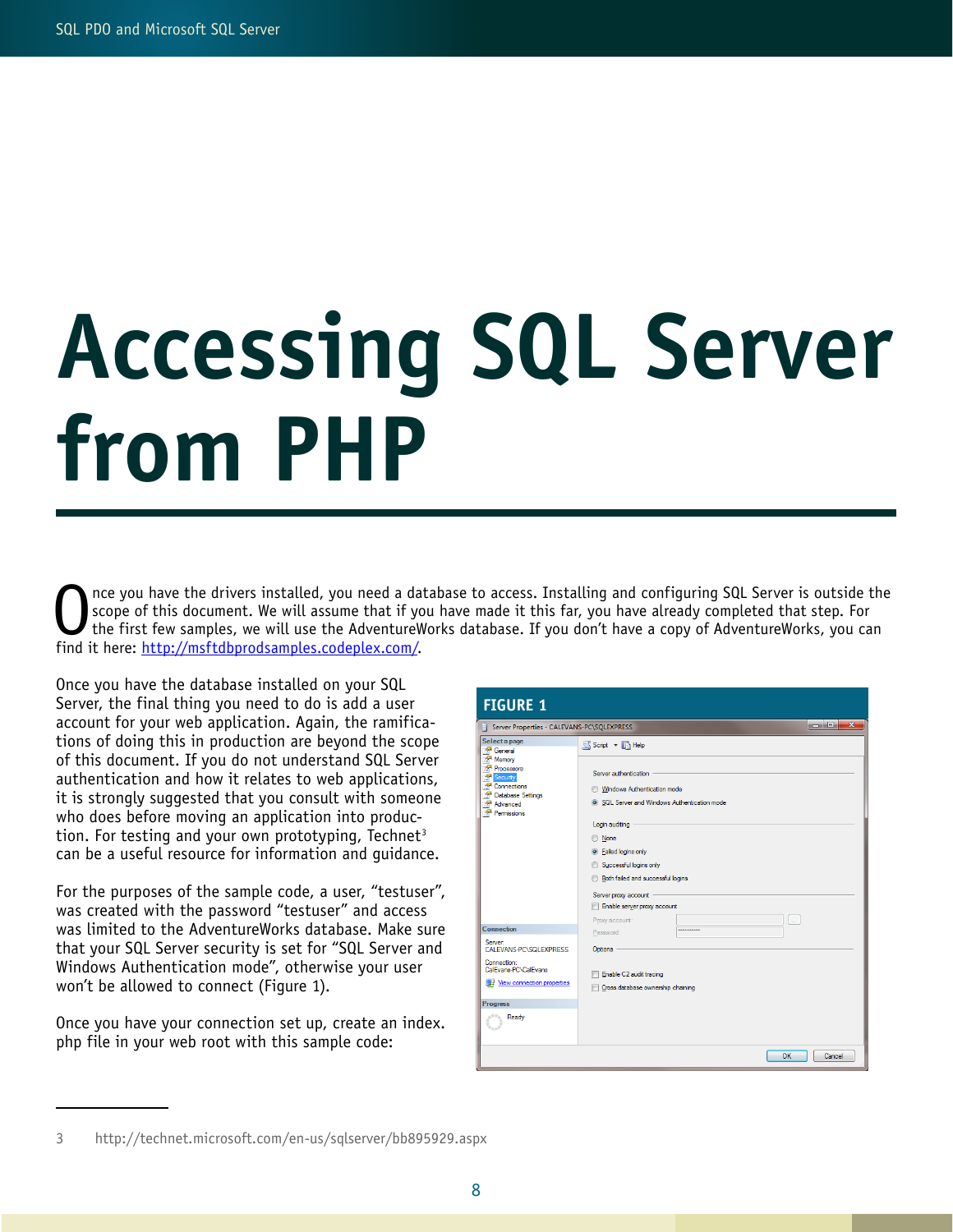```
<?php
/*
  * Specify the server and connection string attributes.
  */
$serverName = 'CALEVANS-PC\SQLEXPRESS';
$uid = 'testuser';
$pwd = 'testuser';
$database = 'AdventureWorks';
try {
   $conn = new PDO( "sqlsrv:server=$serverName;database=$database", $uid, $pwd);
   $conn->setAttribute( PDO::ATTR_ERRMODE, PDO::ERRMODE_EXCEPTION );
   $conn->setAttribute(PDO::SQLSRV_ATTR_DIRECT_QUERY => true);
   echo "Connected to SQL Server<br />>>>>><br />>>>>>
   echo "Customers with a CustomerID less than 10 kbr /\lambdan";
   $sql = 'select * from SalesLT.Customer where CustomerID<10';
   $results = $conn->query( $sql );
   outputRows($results);
   echo "<br />>>>>><br />>>>>>Customers with the title Mr. and a CustomerId less than 10<br />>>>>>
   $sql = 'select Title, FirstName, MiddleName, LastName from SalesLT.Customer where Title = :title and 
CustomerId<10';
   $query = $conn->prepare($sql);
   $title = 'Mr.';
   $query->execute(array(':title'=>$title));
   outputRows($query);
    // Free statement and connection resources.
   $stmt = null;$conn = null;} catch( PDOException $e ) {
   echo "<h1>Error connecting to SQL Server</h1><pre>";
    echo $e->getMEssage();
    exit();
}
function outputRows($results)
{
   echo "<table border='1'>\n";
   while ( $row = $results->fetch( PDO::FETCH_ASSOC ) ){
   echo "<tr><td>{$row['Title']}</td><td>{$row['FirstName']}</
td><td>{$row['MiddleName']}</td><td>{$row['LastName']}</td>\n";
   }
   echo "</table>\n";
   return;
}
?>
                                                                       FIGURE 2
```
If everything is working correctly, you should see a simple web page that looks like Figure 1.

Congratulations, things are working. Now that your system is working and connected, we will look at the sample code that got it working and take a more in-depth look at PDO in general.

| $\mathbf{x}$<br>▣<br>http://sqlservertest.local/ - Windows Internet                        |                                                                        |      |                                |  |  |   |  |    |
|--------------------------------------------------------------------------------------------|------------------------------------------------------------------------|------|--------------------------------|--|--|---|--|----|
| $\times \mathbb{R}$ Google<br>$\triangledown$ <b>e</b> http://sqlser $\triangledown$<br>网→ |                                                                        |      |                                |  |  |   |  |    |
|                                                                                            |                                                                        |      | Suggested Sites ▼ Pravorites → |  |  |   |  | >> |
|                                                                                            | $\gg$<br>G.<br>$\star$ 2 $\star$ $\Box$<br>http://sqlservertest.local/ |      |                                |  |  |   |  |    |
|                                                                                            | Connected to SQL Server                                                |      |                                |  |  | × |  |    |
|                                                                                            | Mr. Orlando N. Gee                                                     |      |                                |  |  |   |  |    |
|                                                                                            | Mr. Keith                                                              |      | Harris                         |  |  |   |  |    |
|                                                                                            | Ms. Donna                                                              | F. I | Carreras                       |  |  |   |  |    |
|                                                                                            | Ms. Janet                                                              |      | M. Gates                       |  |  |   |  |    |
|                                                                                            | Mr. Lucy                                                               |      | Harrington                     |  |  |   |  |    |
|                                                                                            | Ms. Rosmarie J.                                                        |      | Carroll                        |  |  |   |  |    |
|                                                                                            | Mr. Dominic P. Gash                                                    |      |                                |  |  |   |  |    |
|                                                                                            |                                                                        |      |                                |  |  |   |  |    |
|                                                                                            |                                                                        |      |                                |  |  |   |  |    |
|                                                                                            |                                                                        |      |                                |  |  |   |  |    |
| 0.100%<br>Internet   Protected Mode: On                                                    |                                                                        |      |                                |  |  |   |  |    |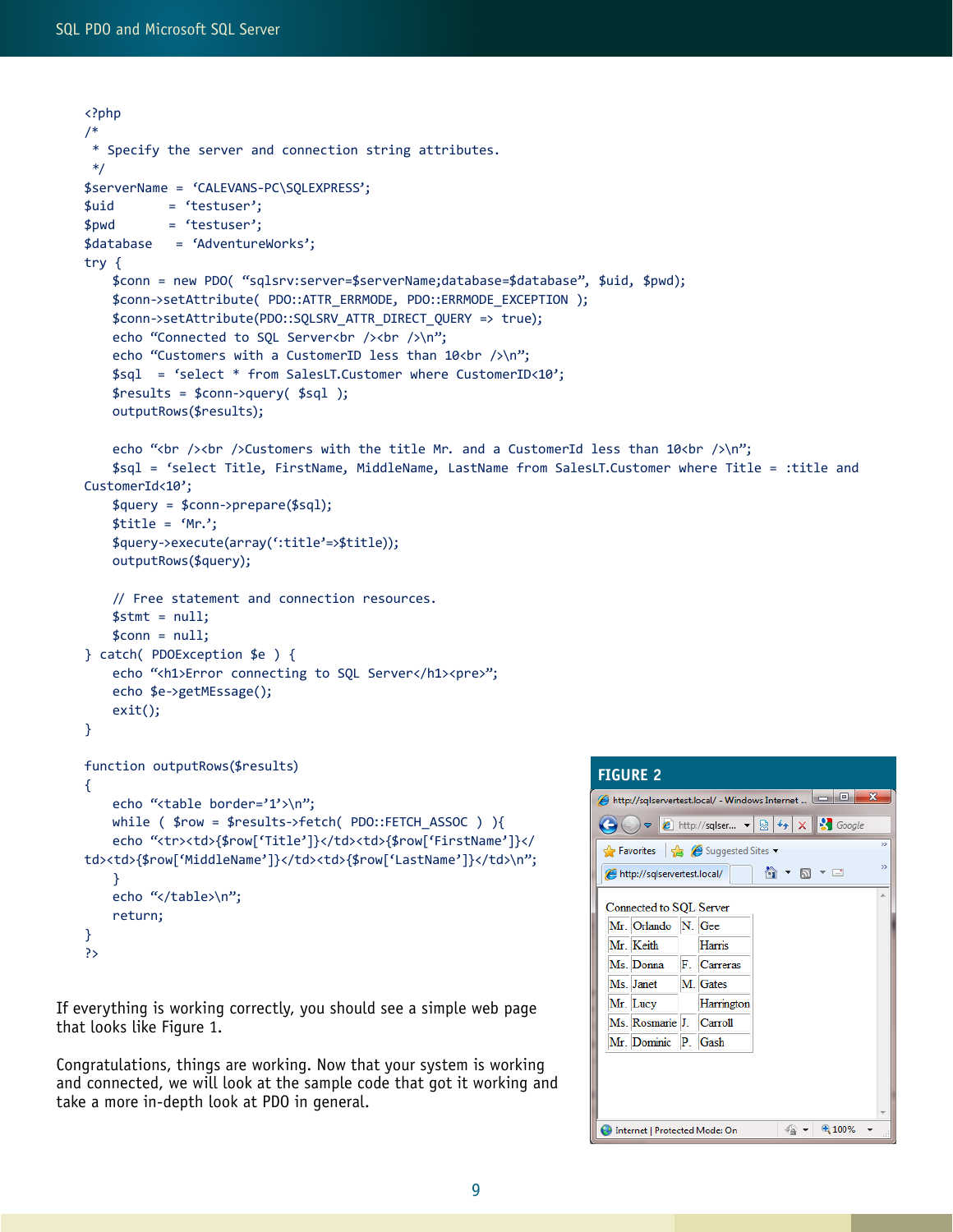# <span id="page-9-0"></span>PDO: The Why and the How

### The Why

While drivers for PHP to access SQL Server have been available for some time now, this new version is a milestone as it gives SQL Server users access not only to native PHP drivers, but to PDO drivers as well. The PDO section of the PHP manual<sup>4</sup> describes PDO as such:

> PDO provides a *data-access* abstraction layer, which means that, regardless of which database you're using, you use the same functions to issue queries and fetch data. PDO does not provide a database abstraction; it doesn't rewrite SQL or emulate missing features. You should use a full-blown abstraction layer if you need that facility.

This means that while you can use the same commands to execute queries on both SQL Server and MySQL, the actual SQL is not necessarily the same. For reference, a database abstraction layer insulates you from the differences between dialects of SQL. PDO, being a data-access abstraction layer, insulates you from the differences in the command structures inherent in the native drivers.

SQL Server's commands mirror the command structure normally used to access SQL Server in other languages but may not be familiar to PHP programmers.

### The How

As a PHP programmer, you are most likely familiar with PDO as it has been the preferred way to talk to databases for some time now. For those who are new to PDO, here is a quick primer.

<sup>4</sup> http://php.net/manual/en/book.pdo.php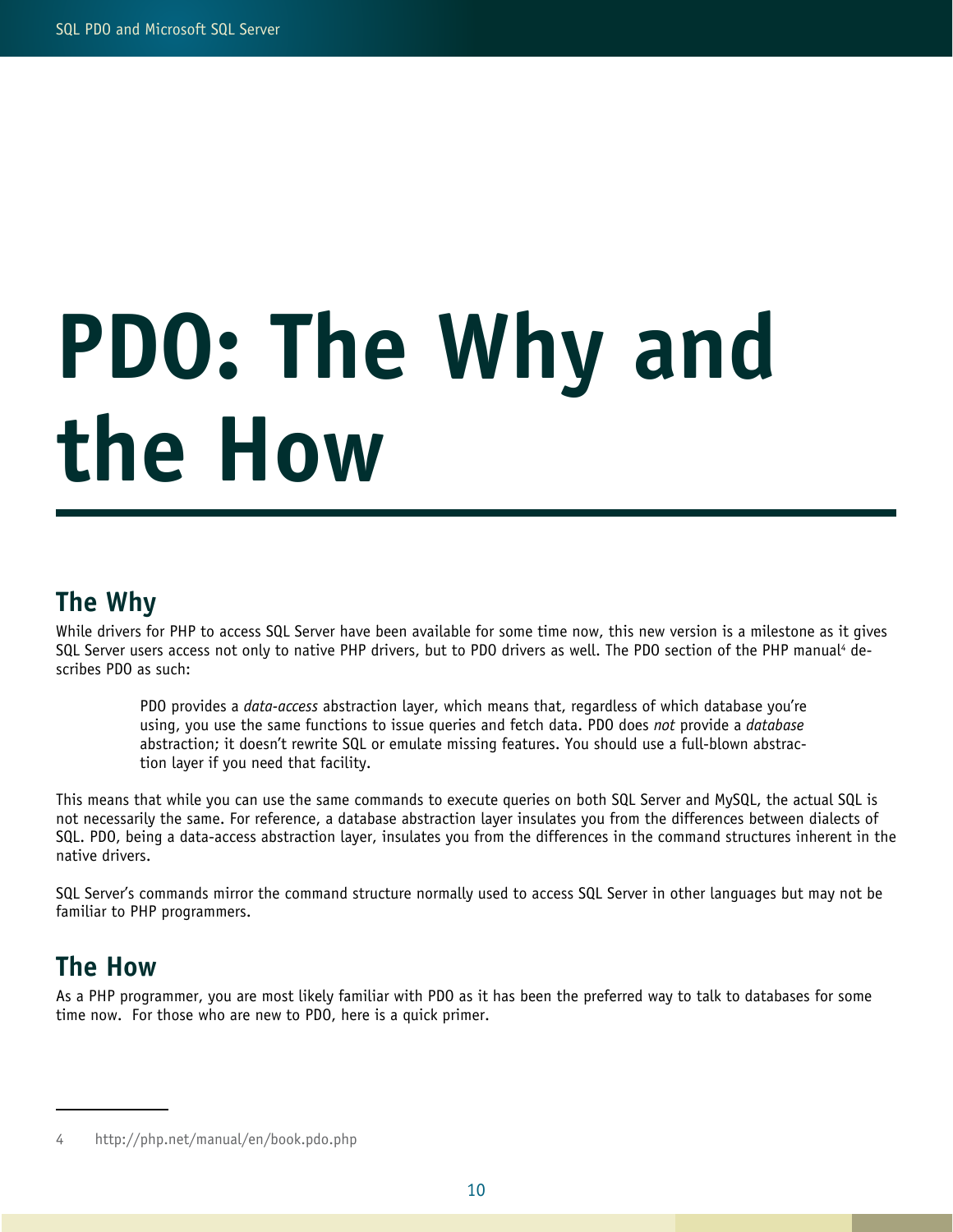Let's use our sample code above as a reference.

\$conn = new PDO( "sqlsrv:server=\$serverName;database=\$database", \$uid, \$pwd);

This line is how the actual connection to the database is made. To remain consistent across vendors, PDO accepts four parameters.

- 1. DSN. This is the connection string that tells PHP the name of the server and the database. The most common SQL Server DSN properties are listed below, while the complete list can be found at [http://msdn.microsoft.com/](http://www.google.com/url?q=http%3A%2F%2Fmsdn.microsoft.com%2Fen-US%2Flibrary%2Fff628167%2528v%3DSQL.90%2529.aspx&sa=D&sntz=1&usg=AFQjCNFV3TViI6PSlibhale328W3UZjLhQ) [en-US/library/ff628167%28v=SQL.90%29.aspx](http://www.google.com/url?q=http%3A%2F%2Fmsdn.microsoft.com%2Fen-US%2Flibrary%2Fff628167%2528v%3DSQL.90%2529.aspx&sa=D&sntz=1&usg=AFQjCNFV3TViI6PSlibhale328W3UZjLhQ)
	- 1. Name of the driver, in this case: sqlsrv
	- 2. The server name, identified by the property "server"
	- 3. The database name, identified by the property "database"
	- 4. An application name used for tracing, identified by the property "app"
- 2. (Optional) UserName. If you want to specify a specific user. If you omit the UserName option then Windows authentication is assumed and the system will attempt to authenticate the user that the web server is running under.
- 3. (Optional) Password. If you want to specify the user's password.
- 4. (Optional) DriverOptions array. If there are additional properties or configuration options desired, you can set them here.

As you can see above, the sample code sets all of the necessary properties in variables and then opens the connection. One aspect to note is that instantiating a new instance of a PDO connection is wrapped in a Try/Catch construct. If the connection fails, it will throw a PDOException.

Once you have made your connection, querying the database is as easy as building your SQL and executing it:

```
$sql = 'select * from SalesLT.Customer where CustomerID<10';
$conn->setAttribute(PDO::SQLSRV_ATTR_DIRECT_QUERY => true);
$results = $conn->query( $sql );
```
This simple query serves to show that the script is connected to the database but misses one of the big advantages of PDO itself: parameterized queries. Parameterized queries allow you to safely insert variables into a script and minimizes the danger of SQL injection. From a performance perspective, parameterized queries allow the SQL Server engine to build a query plan and cache it for later executions. Normally, this only happens when the execute() method is called directly, but by setting PDO::SQLSRV\_ATTR\_DIRECT\_QUERY to true, we can benefit in all cases.

The next query in our example shows a prepared statement. SQL Server supports prepared statements natively, so PHP allows the database to do the heavy lifting. Prepared statements are beneficial for several reasons:

- Complex queries that need to be executed multiple times with different parameters can be parsed once and then executed multiple times with different values. The act of preparing the statement is the time consuming part. For programs that execute the same complex SQL query multiple times, the speed difference is noticeable.
- • Bound parameters do not need to have their quotes escaped, PDO and SQL Server will take care of this. This helps with the security of applications as it helps protect against SQL injection attacks.

In this case, we are using named parameters in our query. The parameter  $:$  title is a placeholder in the query that the parser will pick up on. We are passing its value as an array into the execute() statement.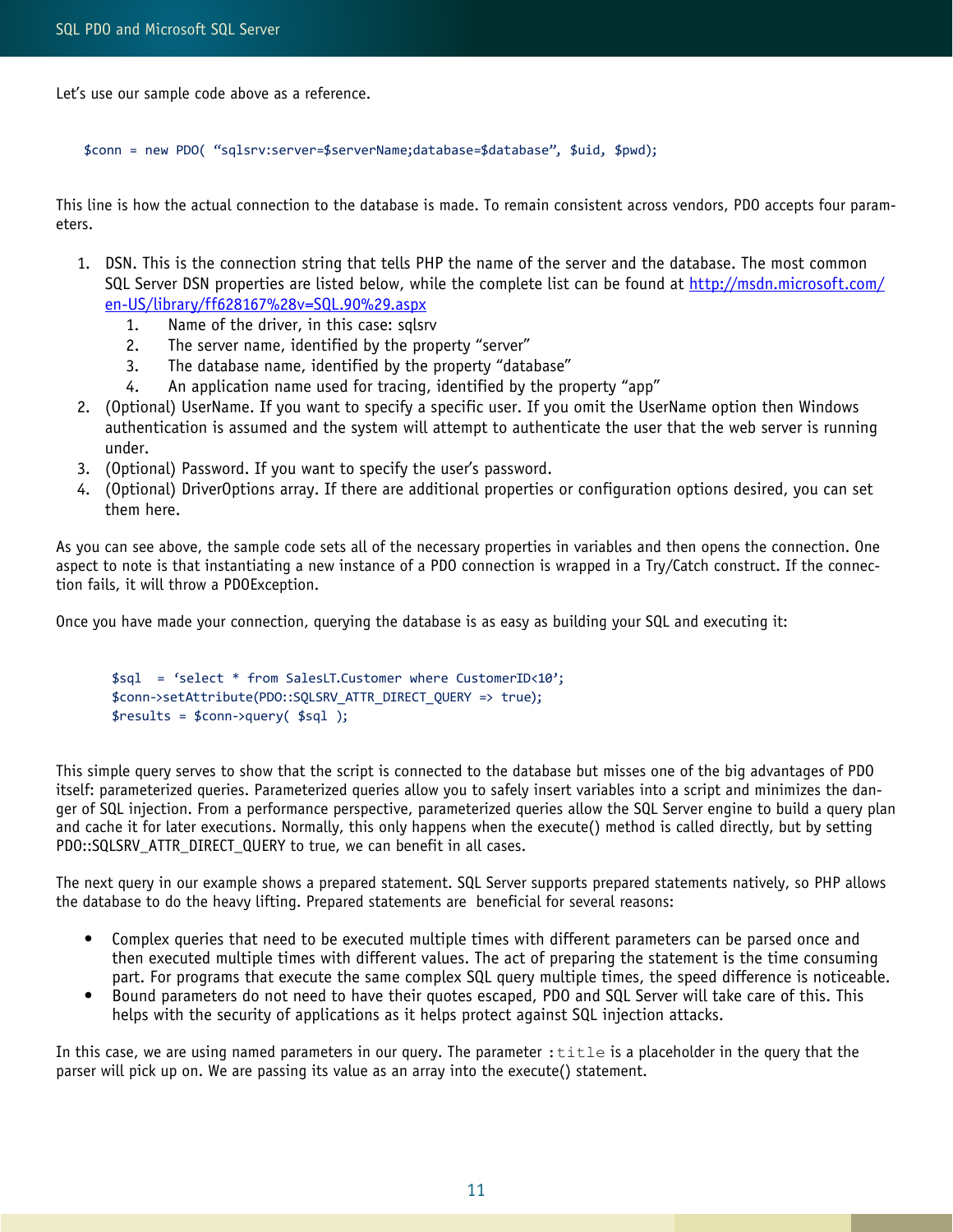```
$sql = 'select Title, 
               FirstName, 
               MiddleName, 
               LastName 
         from SalesLT.Customer 
              where Title = : title and CustomerId<10';
$query = $conn->prepare($sql);
$query->execute(array(':title'=>'Mr.'));
```
The final line is the actual execution of the query and is where we specify the values for our parameters as an array. Notice that the execute() statement does not actually return a value. Once you have executed the query, you can use fetch() (as we do in the function outputRows()) or fetchAll() to get the resulting records.

In the above example, we passed the value of our parameter directly into the  $\alpha$  execute() statement. Alternatively, we could execute a bindParam() statement to set the value of the parameter before executing:

```
$sql = 'select Title, 
              FirstName, 
              MiddleName, 
              LastName 
         from SalesLT.Customer 
              where Title = :title and CustomerId<10';
$query = $conn->prepare($sql);
$title = 'Mr.';
$query->bindParam(':title', $title);
$query->execute();
```
Finally, instead of named parameters, we could use positional parameters. In this case, the parameter would be represented by a ? instead of :name. The bindParam() method takes two parameters: the first is the position of the number of the ?, and the second is the value. It is important to note that the position count starts at one as opposed to zero.

```
$sql = 'select Title, 
              FirstName, 
              MiddleName, 
              LastName 
         from SalesLT.Customer 
             where Title = ? and CustomerId<10';
$query = $conn->prepare($sql);
$query->bindParam(1,'Mr.');
$query->execute();
```
As stated earlier, because PDO is a data-access abstraction layer, the commands, but not the SQL, are the same for MySQL and Oracle as well.

#### The Inners and Outers of JOINS

One important aspect of storing data in a SQL database is the ability to join data between tables - and even databases - for retrieval. Simple joins can be accomplished by using the WHERE clause of your statement while more complex joins (inner, outer, left, right, etc.) will require the From/Join clauses.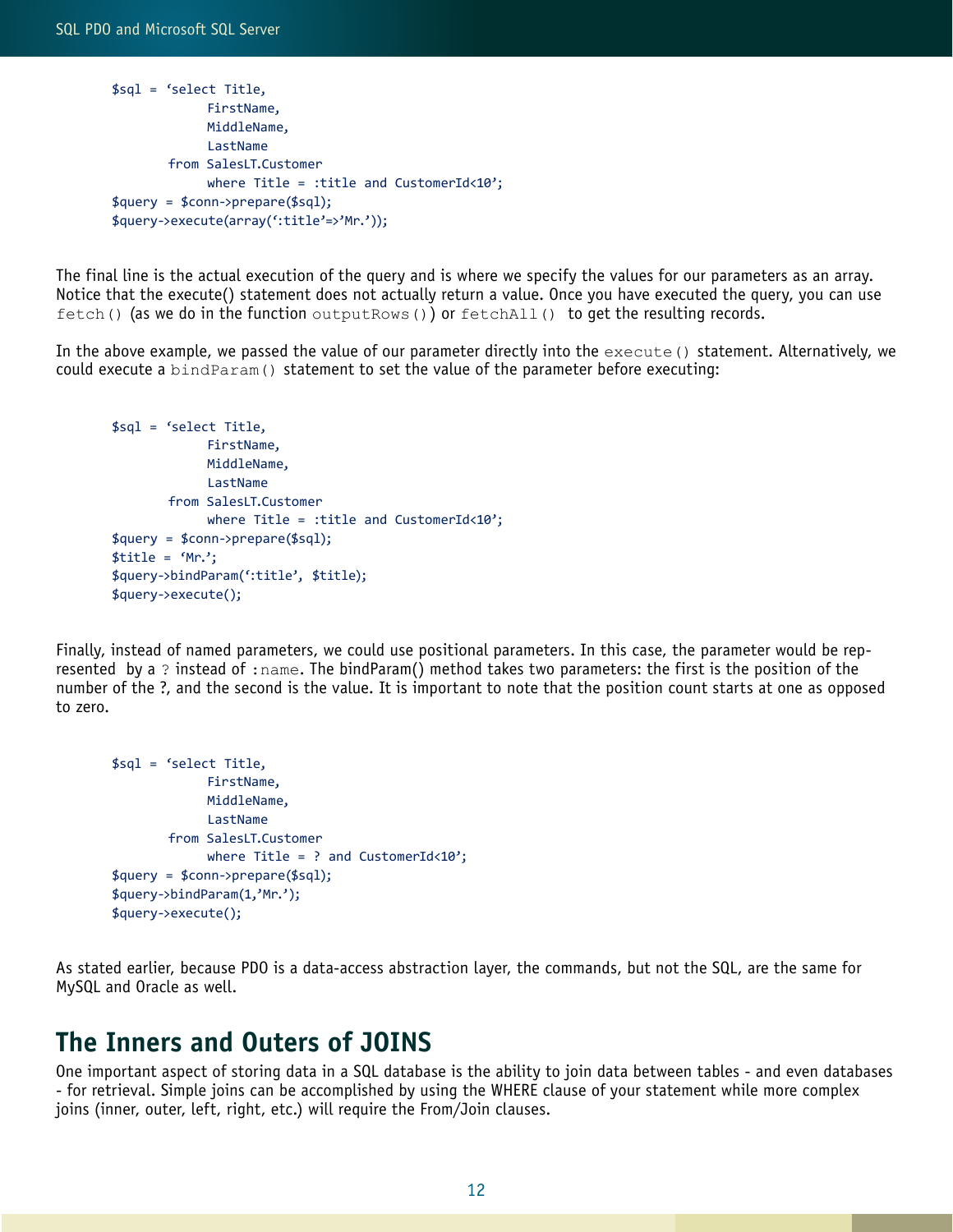```
$sql = "select o.OrderDate,
                od.OrderQty,
                od.UnitPrice
         from AdventureWorks.SalesLT.SalesOrderHeader o,
                AdventureWorks.SalesLT.SalesOrderDetail od
        where o.SalesOrderID = od.SalesOrderID and
                CustomerID = :custId order by OrderDate;";
$query = $conn->prepare($sql);
$query->bindParam(':custId',29847);
$query->execute();
```
This query joins the OrderHeader table with the OrderDetail table to give us a quick overview of the items that a customer has ordered. This simple type of query is one with which most developers will be familiar. However, as needs grow and the number of tables and fields grow, so does the complexity of the queries that need to be executed. The query above could be re-written as:

```
$sql = "select o.OrderDate,
                od.OrderQty,
                                od.UnitPrice
               from AdventureWorks.SalesLT.SalesOrderHeader o
                 Left Join AdventureWorks.SalesLT.SalesOrderDetail od on 
                          o.SalesOrderID = od.SalesOrderID 
           where CustomerID = :custId
              order by OrderDate;";
$query = $conn->prepare($sql);
$query->bindParam(':custId',29847);
$query->execute();
```
Both queries return the exact same result set. There is no hard and fast rule as to why you should use JOINs over WHERE clauses other than the fact that as of SQL ANSI-92, JOINS are the preferred way of joining tables. In simple queries where you don't need the finesse of a JOIN over a WHERE clause, the result sets are the same and the optimizer sees them as the same query. However, the JOIN syntax does give developers advantages over the WHERE clause in complex queries. To keep from having to maintain code using multiple standards, it is recommended that developers use the JOIN syntax.

The JOIN syntax gives us control over the query that would not otherwise be possible. For example:

```
$sql = "select c.CompanyName,
                a.AddressLine1,
                a.AddressLine2,
                a.City,
                a.StateProvince,
                a.PostalCode,
                a.CountryRegion
         from AdventureWorks.SalesLT.Customer c
                Left Join AdventureWorks.SalesLT.CustomerAddress ca on c.CustomerID = ca.CustomerID
               Left join AdventureWorks.SalesLT.Address a on ca.AddressID=a.AddressID";
$query = $conn->prepare($sql);
$query->execute();
```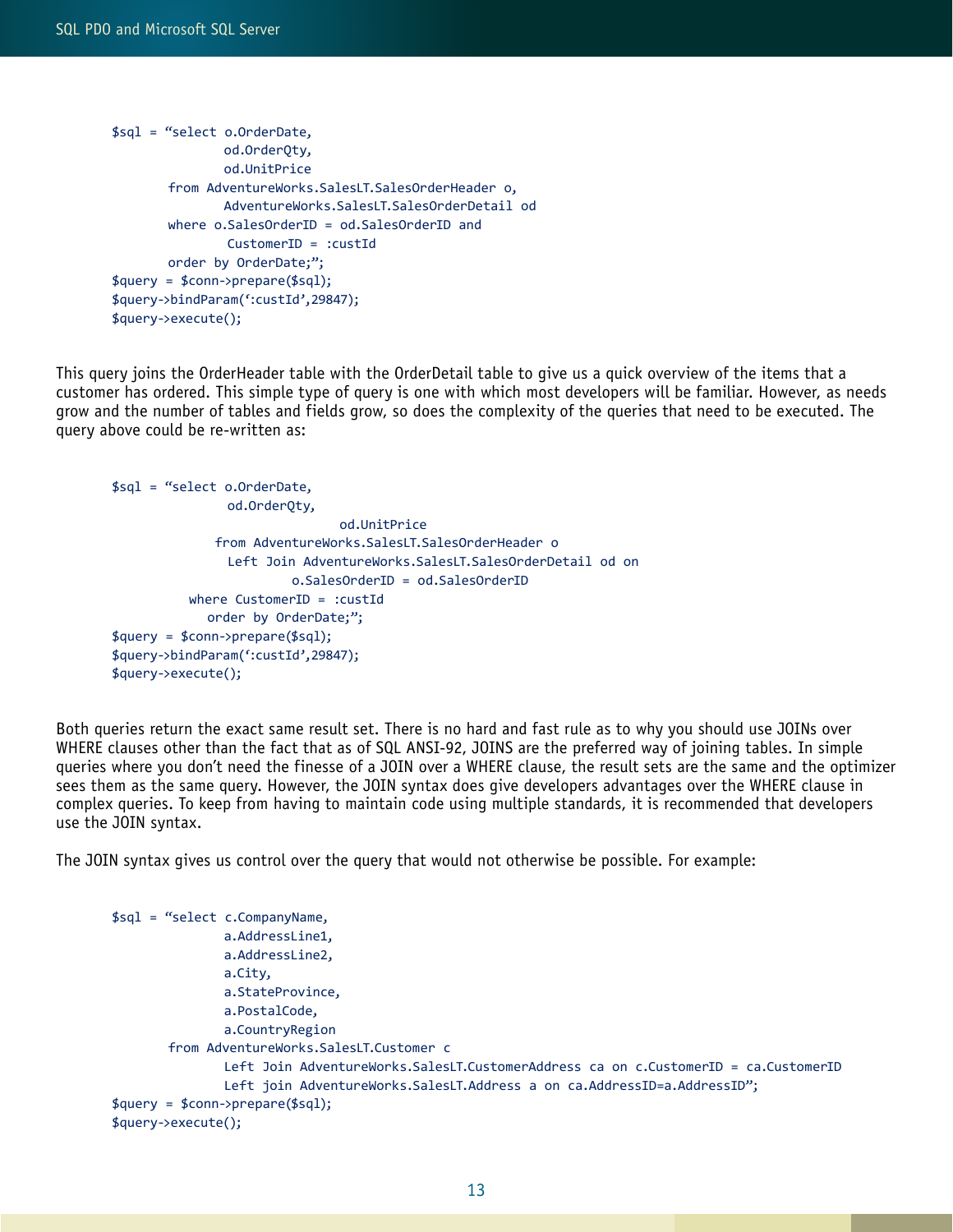Executing this query gives us a result set of 857 records. It includes every customer in the database. For each customer, we get one record for each address referenced in the CustomerAddress table. We also get each customer that does not have an address listed. The Left clause in the Join gives us the ability to get all customers - whether they have an address or not - and the missing information is filled by NULL's.

```
$sql = "select c.CompanyName,
                a.AddressLine1,
                a.AddressLine2,
                a.City,
                 a.StateProvince,
                 a.PostalCode,
                a.CountryRegion
        from AdventureWorks.SalesLT.Customer c
                Right Join AdventureWorks.SalesLT.CustomerAddress ca on c.CustomerID = ca.CustomerID
               Left join AdventureWorks.SalesLT.Address a on ca.AddressID=a.AddressID";
$query = $conn->prepare($sql);
$query->execute();
```
Changing the Left to a Right gives us an entirely different result set. Now the query will only contain customers who have an address referenced in the CustomerAddress table. This flexibility, along with the ease of maintenance, are the biggest reasons developers are encouraged to adopt the JOIN syntax over joining tables in the WHERE clause.

Most developers familiar with MySQL's dialect of SQL should be able to start creating Transact SQL (the name of SQL Server's SQL) without a problem. Using the tools included with SQL Server, like "Microsoft SQL Management Studio", developers can create and test SQL statements. Then, once they are ready, integrate them into their applications.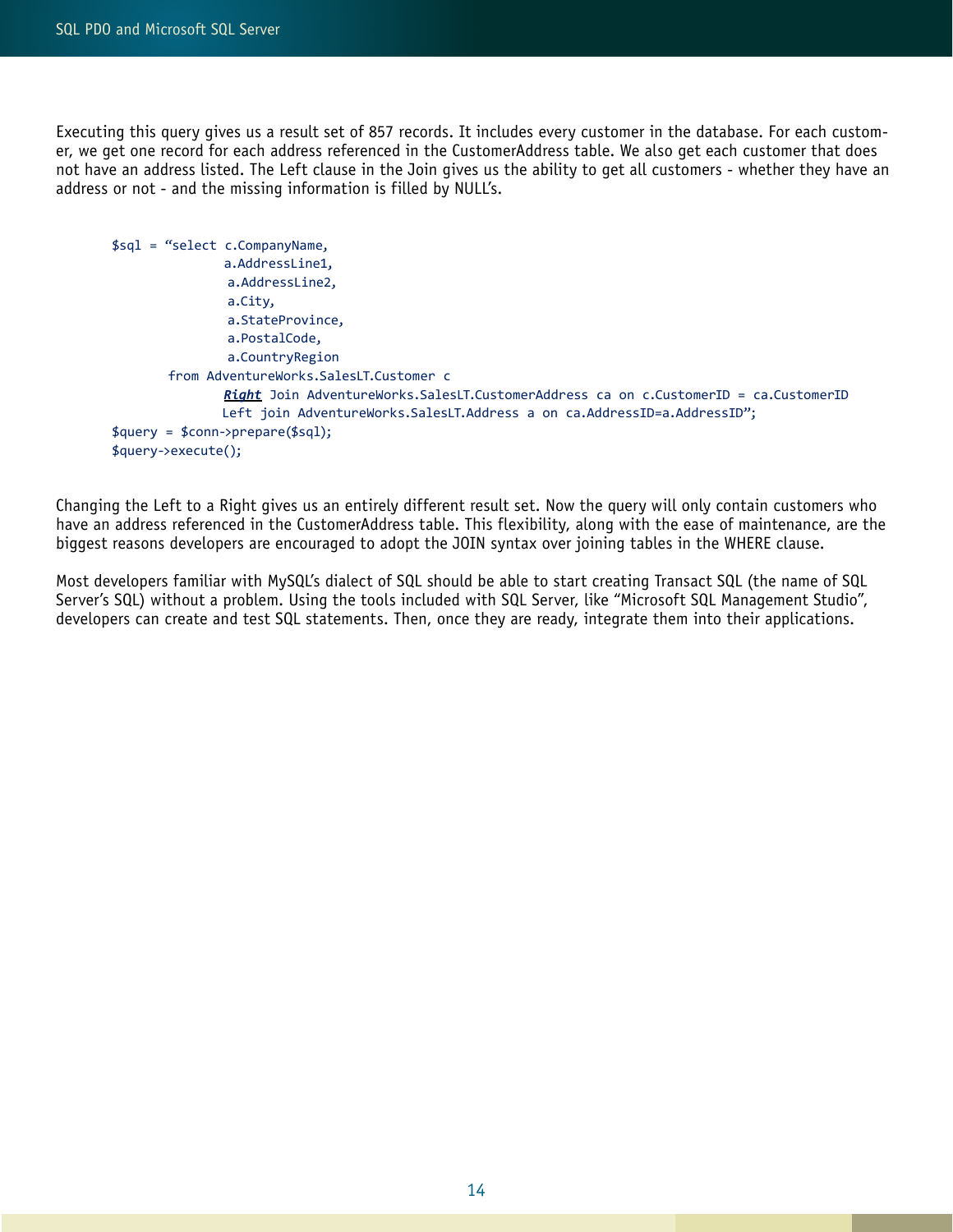## <span id="page-14-0"></span>SQL Azure

The other side, there is SQL Azure. As part of the cloud, SQL Azure is the big database in the sky that looks,<br>and can effectively be treated as part of a standard SQL Server infrastructure. It provides all of the features acts, and can effectively be treated as part of a standard SQL Server infrastructure. It provides all of the features based solutions. More importantly, it removes the need for most of the standard administrative tasks like installation, infrastructure configuration, provisioning, and applying patches. This allows the team to focus on their application and customers' needs. From a development perspective, the most important part to remember is that SQL Azure looks and behaves similarly enough to SQL Server that many will not recognize the difference.

To get started, ensure that your Windows Live account is activated, and go to Windows Azure Services5. Fill in an admin username and a password, then and select a region to get your first database started. In just a moment, you'll see it appear under your list of Projects. Select your database and you'll get basic information on configuration as shown in the Figure below. By default, any authenticated user can connect and query the database, but you can choose to add allowed IP ranges by changing the Firewall Settings tab. From there, you can connect to the SQL Azure instance through your SQL Server Management Studio just as you normally would by specifying the proper username, password, and server as shown in Figure 3.

Once you have your database instance, the next step is to connect. Just like normal, start your SQL Server Management Studio, and connect using the credentials you've just set (Figure 4).

This will add your SQL Azure instance to the left-hand database browser just as always. From here, you can use the standard "New Query..." dialog to run ad hoc queries or expand into the general Query Browser to examine your queries. Finally, you can create, edit, and even remove logins according to your needs. By all appearances, this looks, interacts, and behaves the same as SQL Server and should be familiar to the point of being indistinguishable.

To accomplish something useful, most developers will want to move an existing database to SQL Azure and determine

<sup>5</sup> https://sql.azure.com/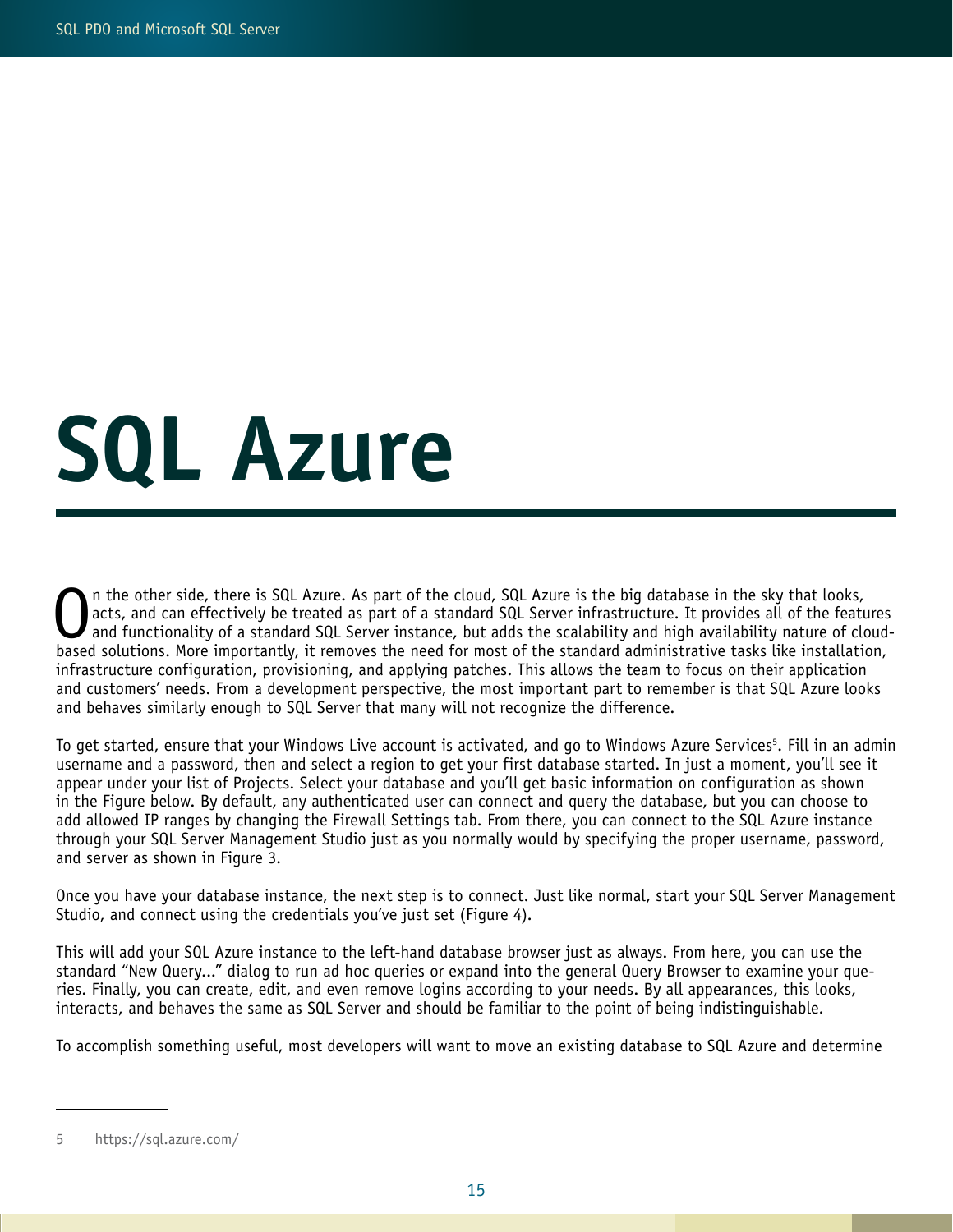the application's compatibility and performance. To do this, the first step is to export the existing database through the SQL Server Management Studio. On export, be sure to set "Convert UDDTs to base types" and "Script Data" to True and "Script extended properties" and "Script USE DATABASE" to False. Unfortunately, in the latest version of SQL Server Management Studio, a number of manual changes are required to the create script in order to make it SQL Azure compatible. Most are simple find and replace operations, but a number of the changes require modifying indexes, changing the database configurations, or removing unsupported features, instead of modifying data types or logical structures.<sup>6</sup>

Two useful tools for working with SQL Azure are:

- SQL Server Tools and Utilities Support
- sqlcmd, SQL Server Management Studio, and other useful tools supplied by Microsoft.
- **[SQL Azure Migration Wizard v3.3.5](http://sqlazuremw.codeplex.com/)**
- The SQL Azure Migration Wizard helps you migrate your local SQL Server 2005 / 2008 databases into SQL Azure. The wizard walks you through the selection of your SQL objects, creates SQL scripts suitable for SQL Azure, and allows you to migrate your data.

To update a PHP-based SQL Server application to run with SQL Azure instead, the updates are trivial. First, ensure that the SQL Azure instance is configured as above. Next, ensure that the database is created and properly populated as above. Finally, the database connection string needs to be updated to use the proper credentials. Here it is, using the original SQL Server connection script from above:

```
<?php
/*
 * Specify the server and connection string attributes.
  */
$serverName = 'CALEVANS-PC\SQLEXPRESS';
$uid = 'testuser';
$pwd = 'testuser';
$database = 'AdventureWorks';
try {
   $conn = new PDO( "sqlsrv:server=$serverName;database=$database", $uid, $pwd);
[trimmed for brevity]
```


<sup>6</sup> http://channel9.msdn.com/learn/courses/Azure/SQLAzure/MigratingDatabasestoSQLAzure/Exercise-1-Moving-an-Existing-Database-to-the-Cloud/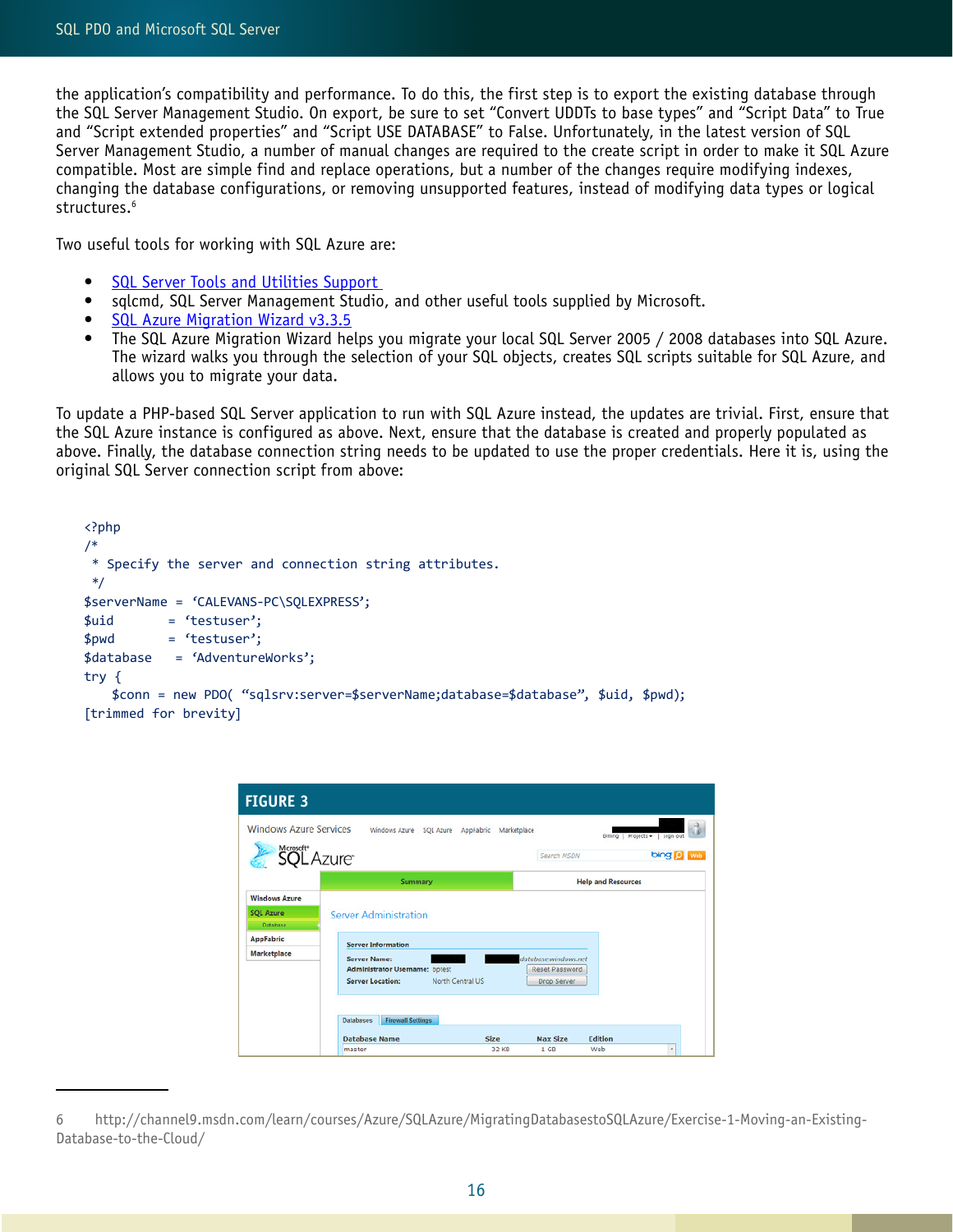We simply update the credentials with the proper information:

```
<?php
/*
 * Specify the server and connection string attributes.
 */
$serverName = 'tcp:servername.database.windows.net,1433';
$uid = 'servername';
$pwd = 'testuser';
$database = 'AdventureWorks';
try {
   $conn = new PDO( "sqlsrv:server=$serverName;database=$database", $uid, $pwd);
[trimmed for brevity]
```
The rest of the connection information, queries, and interactions remain the same. Of course, due to the modifications related to indexes and slight feature differences between SQL Server and SQL Azure, application profiling and review is recommended.

Overall, while the initial database conversion itself is cumbersome, the benefits are significant. SQL Azure offers the features and interface common to a standard SQL Server configuration but adds the high availability and highly scalable infrastructure inherent to the cloud.

| <b>FIGURE 4</b>                           |                                  |  |  |  |  |
|-------------------------------------------|----------------------------------|--|--|--|--|
| Connect to Server                         | Ж                                |  |  |  |  |
| Microsoft <sup>®</sup><br>SQL Server 2008 |                                  |  |  |  |  |
| Server type:                              | Database Engine                  |  |  |  |  |
| Server name:                              | database windows net             |  |  |  |  |
| Authentication:                           | <b>SQL Server Authentication</b> |  |  |  |  |
| Login:                                    |                                  |  |  |  |  |
| Password:                                 |                                  |  |  |  |  |
|                                           | Remember password                |  |  |  |  |
| Connect                                   | Help<br>Options >><br>Cancel     |  |  |  |  |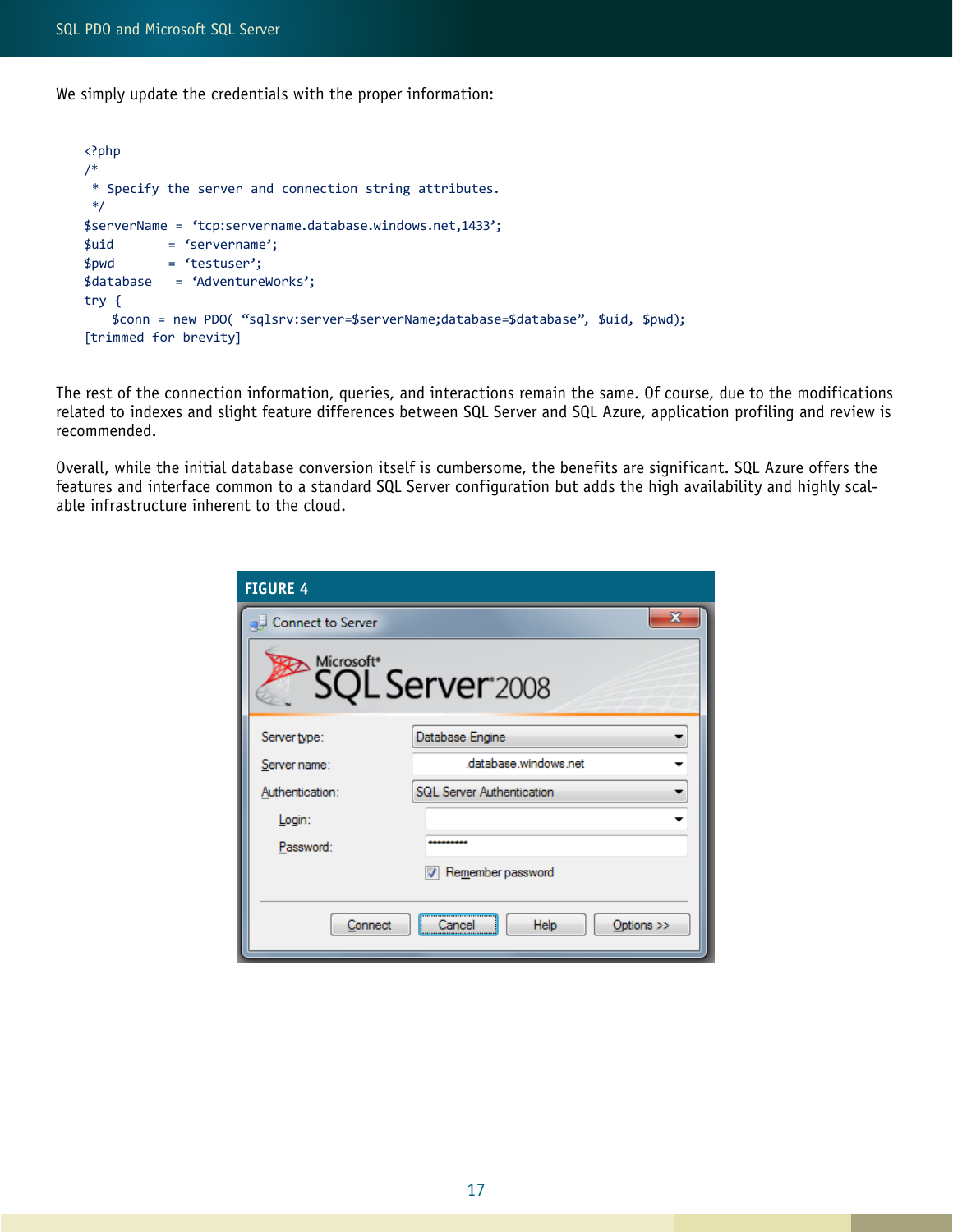# <span id="page-17-0"></span>Migrating from MySQL

It is beyond the intended scope of this document to provide a comprehensive migration guide for those interested<br>in moving databases stored in a MySQL RDBMS into SQL Server. It should go without saying for those that are c t is beyond the intended scope of this document to provide a comprehensive migration guide for those interested in moving databases stored in a MySQL RDBMS into SQL Server. It should go without saying for those that are cona successful migration. There is a list of comprehensive migration guides located at [http://www.microsoft.com/sqlserv](http://www.microsoft.com/sqlserver/2008/en/us/migration.aspx)[er/2008/en/us/migration.aspx](http://www.microsoft.com/sqlserver/2008/en/us/migration.aspx) including 2 for MySQL->SQL Server migrations. The correct one for you will depend on the version of SQL Server to which you are migrating.

While the details are way too numerous to document in this guide, there are several things that are important enough that they need to be discussed.

### Users and permissions

For users familiar with the MySQL permissions model, SQL Server may be disorienting at first when dealing with the SQL Server permissions model. First, SQL Server has two separate methods for authenticating users, Windows Authentication and SQL Server Authentication. Since this document deals mainly with databases that will be used on the web, we will ignore Windows Authentication. SQL Server Authentication is most like the MySQL model and is sufficient for web applications. NOTE: SQL Server allows you to specify that both authentication models be active at once. This allows you to use SQL Server Authentication for your web applications while maintaining tighter control on domainbased users with Windows Authentication.

Creating users can be easier or more difficult than MySQL, depending on how you create your users in MySQL. MySQL gives you the ability to create users programmatically using DML to insert users into the users table and manipulating permissions in a similar way. SQL Server requires the use of a tool, like the SQL Server Management Console, to manipulate logins.

In Figure 5, you can see both Windows Authentication users (CalEvans-PC/CalEvans) and SQL Server Authentication users (testuser).

Once you have created the user(s) for your application, you have to assign them roles. SQL Server comes with a series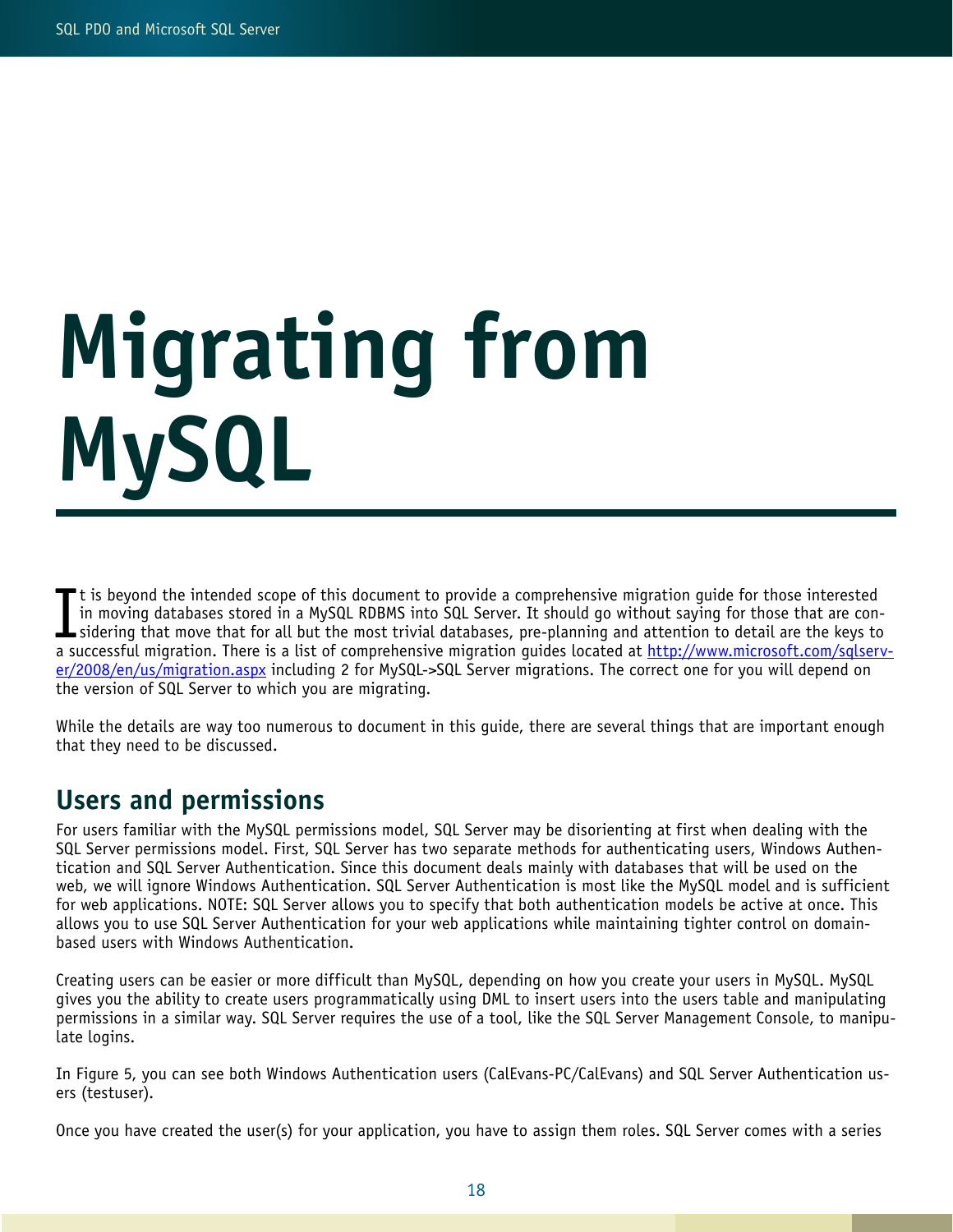<span id="page-18-0"></span>of default roles - public being the one you would consider for your web application user - and you can add your own to meet your specific needs.

After creating your user and assigning a role, the final step necessary is to grant that user access to the database and schema needed by your application.

Viewed in this context, users are similar to, if only slightly more complicated, than MySQL. The additional complexity gives server administrators more flexibility.



### Data type issues

What is discussed in this document is a brief overview of the data type issues that developers face when migrating from MySQL to SQL Server. It is not intended to be an exhaustive list, but rather a list of the most common or most important issues.

In the document "Guide to Migrating from MySQL to SQL Server 2008", available at [http://www.microsoft.com/sqlserv](http://www.google.com/url?q=http%3A%2F%2Fwww.microsoft.com%2Fsqlserver%2F2008%2Fen%2Fus%2Fmigration.aspx&sa=D&sntz=1&usg=AFQjCNHP1WCrX7qsrjYPRITRIa8n-C89AA)[er/2008/en/us/migration.aspx](http://www.google.com/url?q=http%3A%2F%2Fwww.microsoft.com%2Fsqlserver%2F2008%2Fen%2Fus%2Fmigration.aspx&sa=D&sntz=1&usg=AFQjCNHP1WCrX7qsrjYPRITRIa8n-C89AA), there is a comprehensive chart that shows MySQL data types and their recommended SQL Server equivalents. This is an excellent place for developers to begin the migration process. Pages 8 through 12 give developers recommendations and hints on converting data types. (as well as a glimpse into the complexity of the task at hand)

The document goes on to list a series of edge cases that may or may not affect developers, depending on the structure of their MySQL database. Some of these deal with the difference in how MySQL and SQL Server handle unsigned integers, NULL values and ENUM data types. Out of all of the additional notes on conversions, no area receives more attention than Date and DateTime fields. The difference in how the two systems process and validate dates and time is significant, and great care should be taken when converting MySQL Date and DateTime fields to SQL Server. MySQL tends to be more forgiving with respect to the actual content of these data types. If developers have set ALLOW\_IN-VALID\_DATES, then MySQL will not complain if a date has a year of 0000. SQL Server, on the other hand, does not allow these values, causing migration scripts to fail when attempting to insert these values into Dates.

Another Date gotcha is that MySQL supports a data type of YEAR whereas SQL Server does not.

The final, and possibly the most contentious, issue that developers will deal with when converting dates is the fact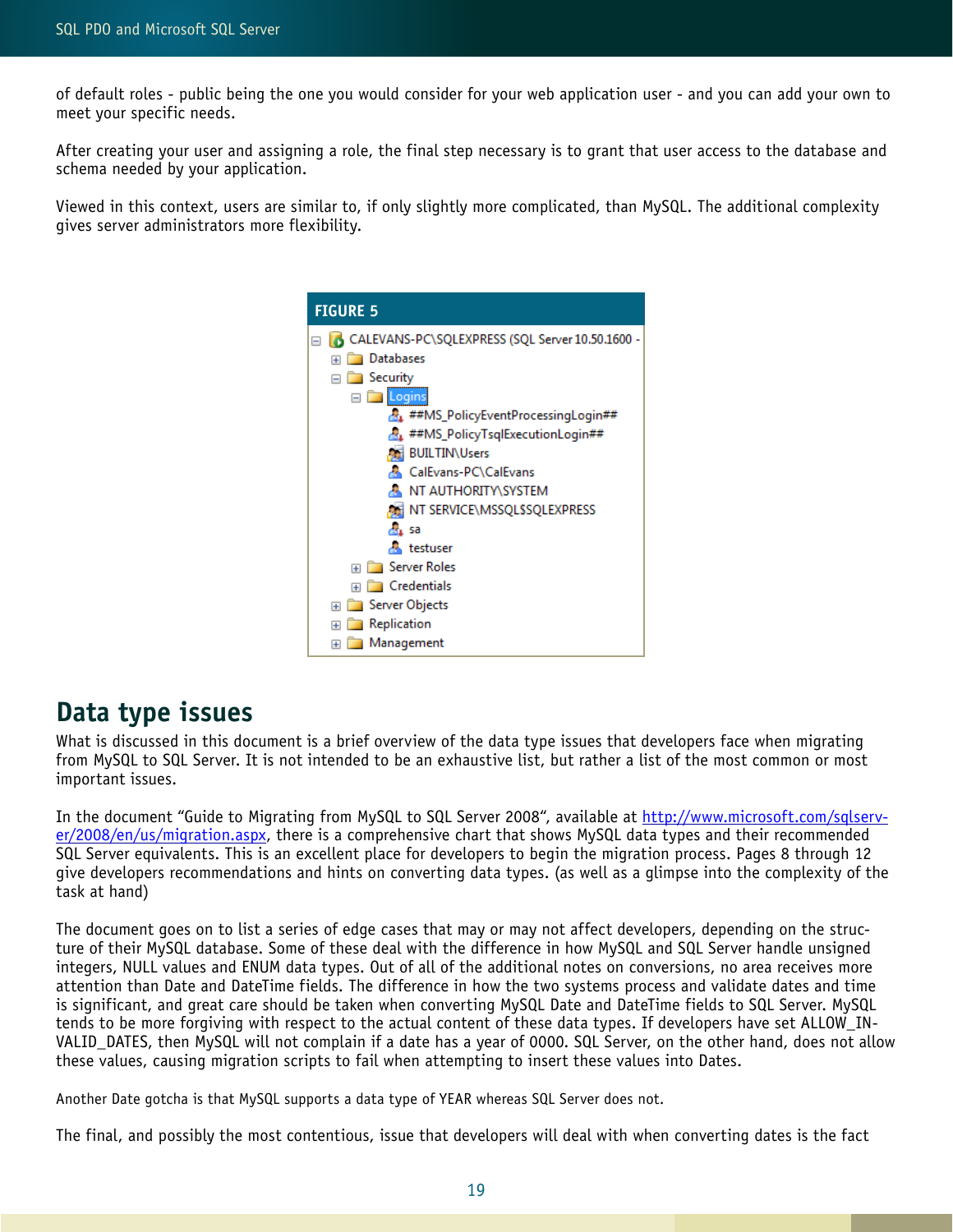that allowable ranges differ between the two systems. By way of example, SQL Server only allows Year values to be between 1901 and 2155. Inserting a date with a year outside of the valid range will not cause a failure, but SQL Server will truncate the data and insert the date with a year of 0000. Obviously, this resulting data loss could cause serious problems to a system.

Care must not only be taken to make sure that your migration scripts have run properly, but that once they have run error-free, the resulting data is compared to the original to ensure that no data or precision has been lost.

Once you have planned your data migration and thought through the issues, there is a conversion tool you can use to actually move the schema and data. Using the tool does not alleviate the need to properly plan the migration but it will create the scripts for you to automate - and if necessary, replicate - the process. The [Microsoft SQL Server Mi](http://www.google.com/url?q=http%3A%2F%2Fwww.microsoft.com%2Fdownloads%2Fdetails.aspx%3FFamilyID%3D0e6168b0-2d0c-4076-96c2-60bd25294a8e%26displaylang%3Den&sa=D&sntz=1&usg=AFQjCNFy2OGzGhMfQE9XXxd4jAaz2ysU-Q)[gration Assistant 2008 for MySQL v1.0 CTP1](http://www.google.com/url?q=http%3A%2F%2Fwww.microsoft.com%2Fdownloads%2Fdetails.aspx%3FFamilyID%3D0e6168b0-2d0c-4076-96c2-60bd25294a8e%26displaylang%3Den&sa=D&sntz=1&usg=AFQjCNFy2OGzGhMfQE9XXxd4jAaz2ysU-Q) will help developers, especially with large and complex data migrations - move not only the schema but the actual data from a MySQL instance to a SQL Server instance. As with the migration itself, the tool requires forethought and planning. Unlike many tools that are simple wizards that can create more problems than they solve, SSMA is a tool designed to be used by knowledgeable DBAs. It is not a simple tool to operate and the potential for damage is high. However, in the right hands, SSMA is a powerful tool for ensuring that data and schema are both migrated properly.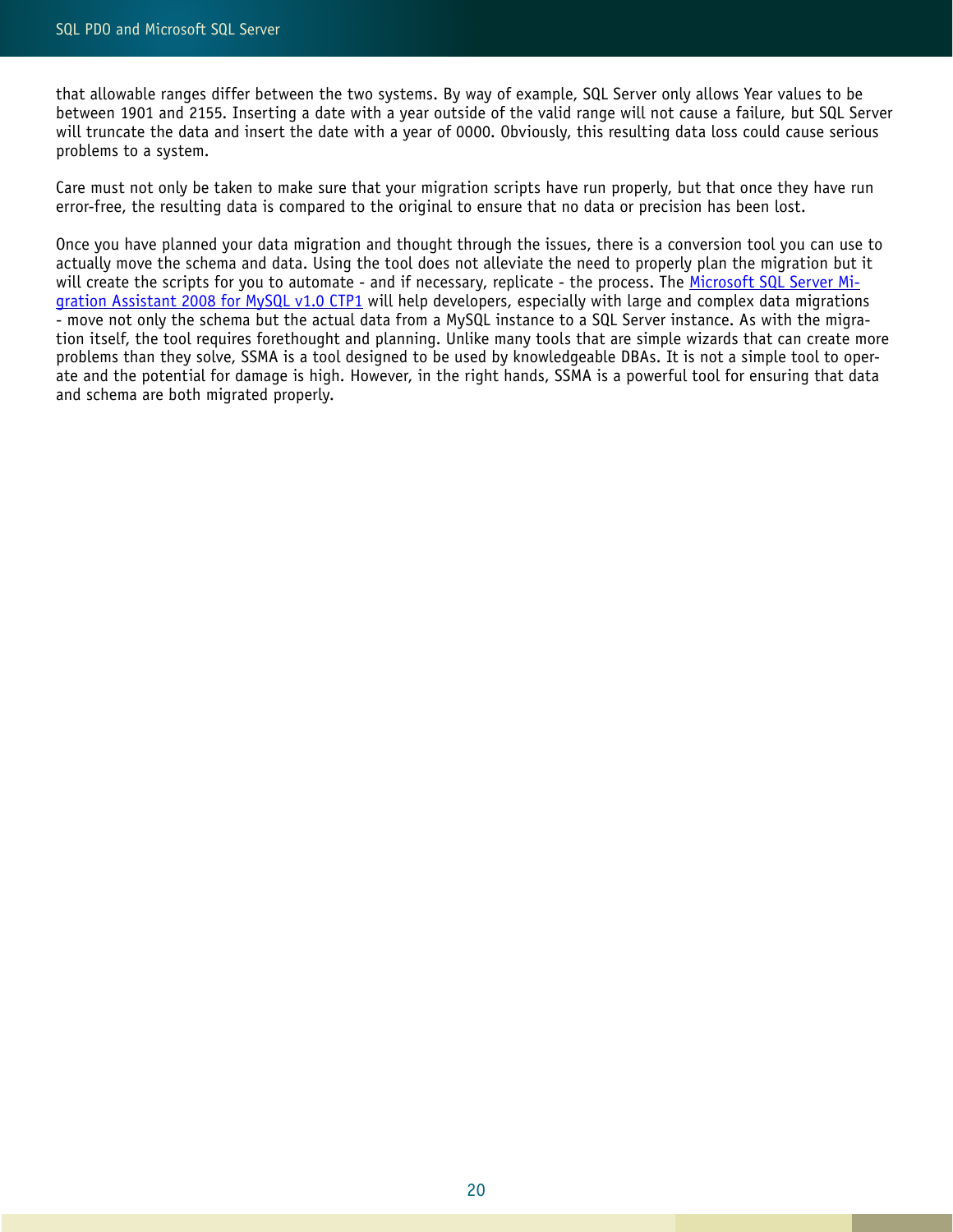# <span id="page-20-0"></span>Troubleshooting

### Logs and Query Plans

For those developers familiar with MySQL, you are undoubtedly familiar with the Slow Query log. The slow query log is an indispensable tool for developers looking to find problems in new systems and squeeze performance out of existing systems. Unfortunately, because of the size and complexity of SQL Server, log analysis is broken out into a module that may or may not be installed on a given server. All is not lost, though. Thanks to a thriving community of SQL developers helping each other, solutions do exist.

In 2008, a developer named Brian Hartstock posted a blog post describing a query he found in another article that identified potential problematic queries. Brian's blog post can be found here: [http://blog.brianhartsock.com/2008/12/16/quick-and-dirty-sql-server-slow-query-log/](http://www.google.com/url?q=http%3A%2F%2Fblog.brianhartsock.com%2F2008%2F12%2F16%2Fquick-and-dirty-sql-server-slow-query-log%2F&sa=D&sntz=1&usg=AFQjCNG9rGR3AgM_KnkpqloBBDwxsZ_ZAg)

The original article on query optimization can be found here: [http://technet.microsoft.com/en-us/magazine/2007.11.sqlquery.aspx](http://www.google.com/url?q=http%3A%2F%2Ftechnet.microsoft.com%2Fen-us%2Fmagazine%2F2007.11.sqlquery.aspx&sa=D&sntz=1&usg=AFQjCNFnCMSfIjf52laPp4tkdSwrPyMerQ)

The actual query is:

```
SELECT TOP 20 SUBSTRING(qt.text, (qs.statement _ start _ offset/2)+1,
         ((CASE qs.statement _ end _ offset
          WHEN -1 THEN DATALENGTH(qt.text)
          ELSE qs.statement _ end _ offset
         END - qs.statement start offset)/2)+1),
        qs.execution _ count, 
        qs.total _ logical _ reads, qs.last _ logical _ reads,
        qs.min _ logical _ reads, qs.max _ logical _ reads,
       qs.total elapsed time, qs.last elapsed time,
        qs.min _ elapsed _ time, qs.max _ elapsed _ time,
        qs.last _ execution _ time,
        qp.query _ plan
FROM sys.dm _ exec _ query _ stats qs
```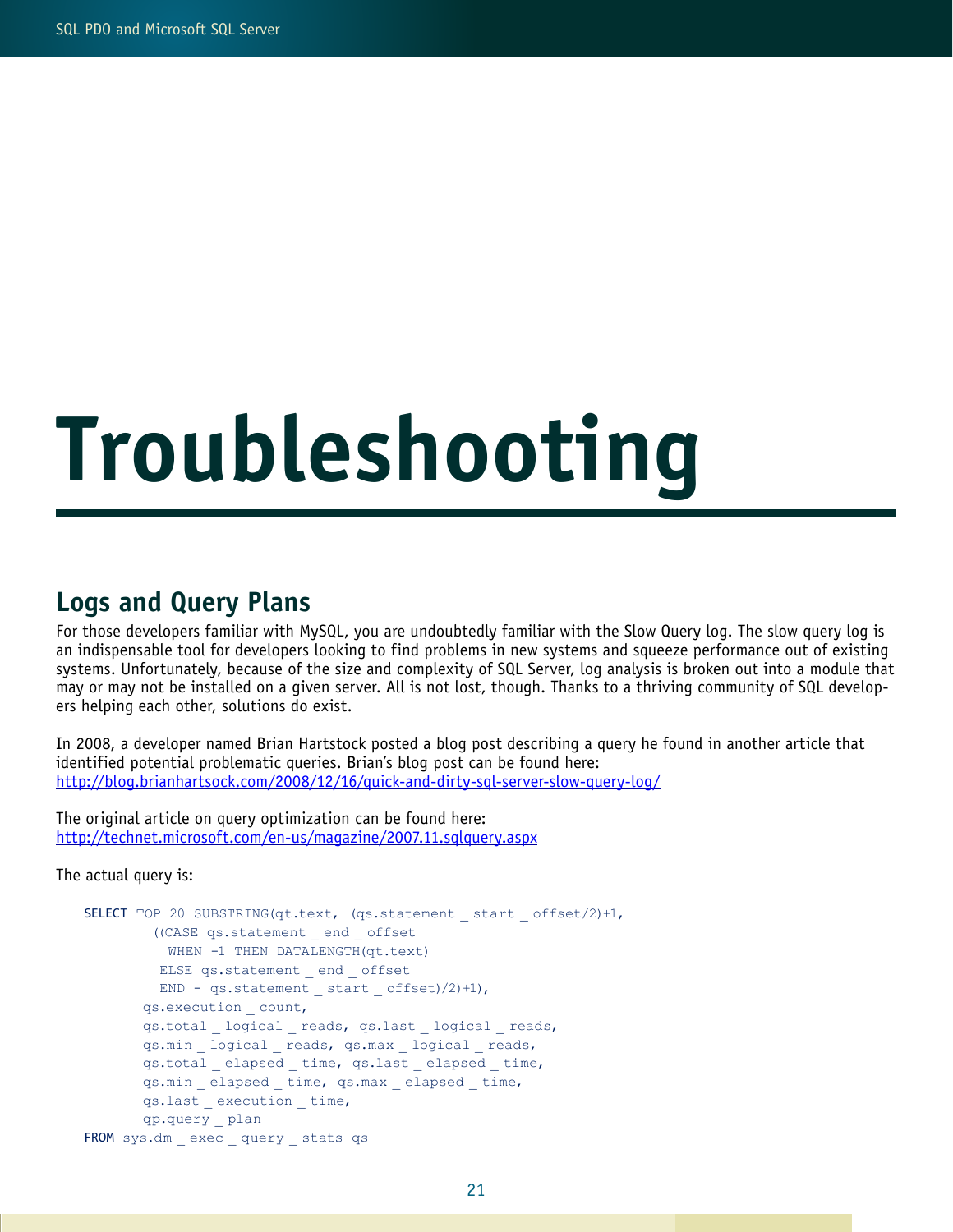```
CROSS APPLY sys.dm _ exec _ sql _ text(qs.sql _ handle) qt
   CROSS APPLY sys.dm _ exec _ query _ plan(qs.plan _ handle) qp
WHERE qt.encrypted=0
   ORDER BY qs.total _ logical _ reads DESC
```
This query, while complex, will return a list of the 20 most read intensive queries. Most interestingly though, is the last field, query\_plan. Clicking on that link inside of the SQL Server Management Studio will bring up a graphic (Figure 6) showing the query and what the server has to do to execute it.

This simple example shows our query used previously to pull data from the AdventureWorks database. More complex queries generate a more complex - and more useful - query plan.

By examining the results for the query above, developers can find queries that are read intensive and thus slower than



| <b>FIGURE 7</b>                                                                                         |            |            |               |                   |                          |          |
|---------------------------------------------------------------------------------------------------------|------------|------------|---------------|-------------------|--------------------------|----------|
| <b>R</b> AnjLab Sql Profiler                                                                            |            |            |               | o o               | $\mathbf{x}$             |          |
| Edit Tools<br>$He$ lp<br>File                                                                           |            |            |               |                   |                          |          |
| - 0<br>ш<br>$\sim$                                                                                      |            |            |               |                   |                          |          |
| newTrace                                                                                                |            |            |               |                   | $\overline{\phantom{a}}$ | $\times$ |
| TextData                                                                                                | BinaryData | DatabaseID | TransactionID | <b>NTUserName</b> | NTDo A                   |          |
|                                                                                                         |            | 6          | 60039         |                   |                          |          |
|                                                                                                         |            | 6          | 60039         |                   |                          |          |
| select * from SalesLT.Customer wh                                                                       |            | 6          |               |                   |                          |          |
| select * from SalesLT.Customer wh                                                                       |            | 6          |               |                   |                          |          |
| select Title, FirstName, MiddleNam                                                                      |            | 6          |               |                   |                          |          |
| select Title, FirstName, MiddleNam                                                                      |            | 6          | 60041         |                   |                          |          |
|                                                                                                         |            | 1          | 61200         |                   |                          |          |
|                                                                                                         |            | 1          | 61200         |                   |                          |          |
|                                                                                                         |            | 1          | 61201         |                   |                          |          |
| $\mathbf{H}$<br>$\blacktriangleleft$                                                                    |            |            |               |                   |                          |          |
| select Title, FirstName, MiddleName, LastName from SalesLT.Customer where Title = @P1 and CustomerId<10 |            |            |               |                   |                          |          |
|                                                                                                         |            |            |               |                   |                          |          |
|                                                                                                         |            |            |               |                   |                          |          |
|                                                                                                         |            |            |               |                   |                          |          |
|                                                                                                         |            |            |               |                   |                          |          |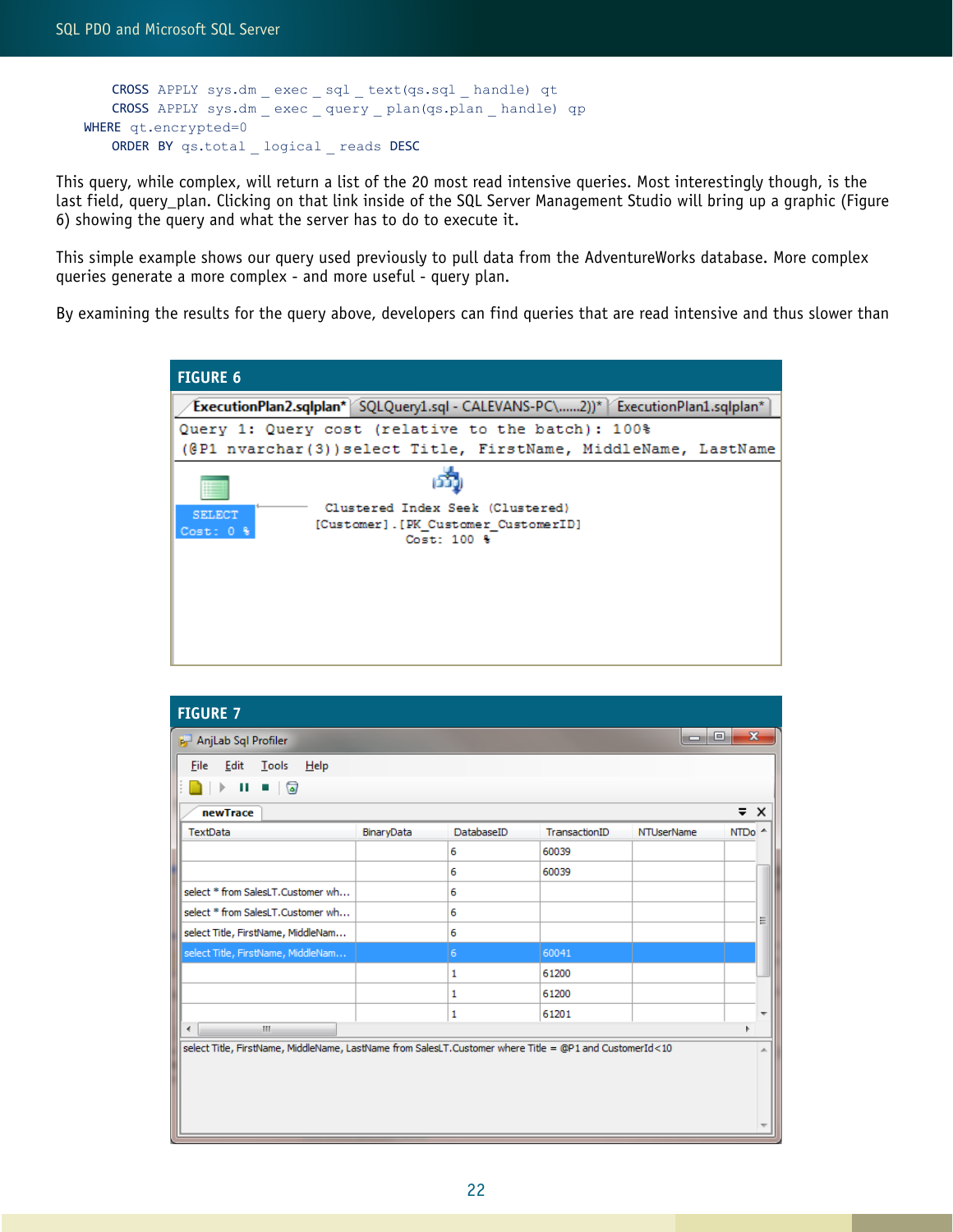<span id="page-22-0"></span>other queries. By examining the query plan, developers can understand what is being done and can spot ways that the query can either be simplified or sped up.

### Profiling

Another tool of note for developers, especially those working with the Express edition of SQL Server is the AnjLab SQL Profiler (Figure 7). While this will connect to any SQL Server instance, it is specifically designed to work with SQL Server Express as the Express package does not include a profiling tool.

AnjLab allows you to see the events that are taking place on your server in real time. When creating a trace, you have the option of selecting specific types of events to trace or tracing them all. Additionally, you can specify filters on the events using the fields provided. Unlike the query above and the execution plan, it will not help developers solve long-running transactions. It will, however, help spot long running transactions and help developers understand what is happening while the application is running.

AnjLab is an open source project that works with bot SQL Server Express 2005 and 2008. More information and downloads can be found at their homepage, [http://sites.google.com/site/sqlprofiler/.](http://sites.google.com/site/sqlprofiler/)

Other versions of SQL Server include a profiling tool in the distribution.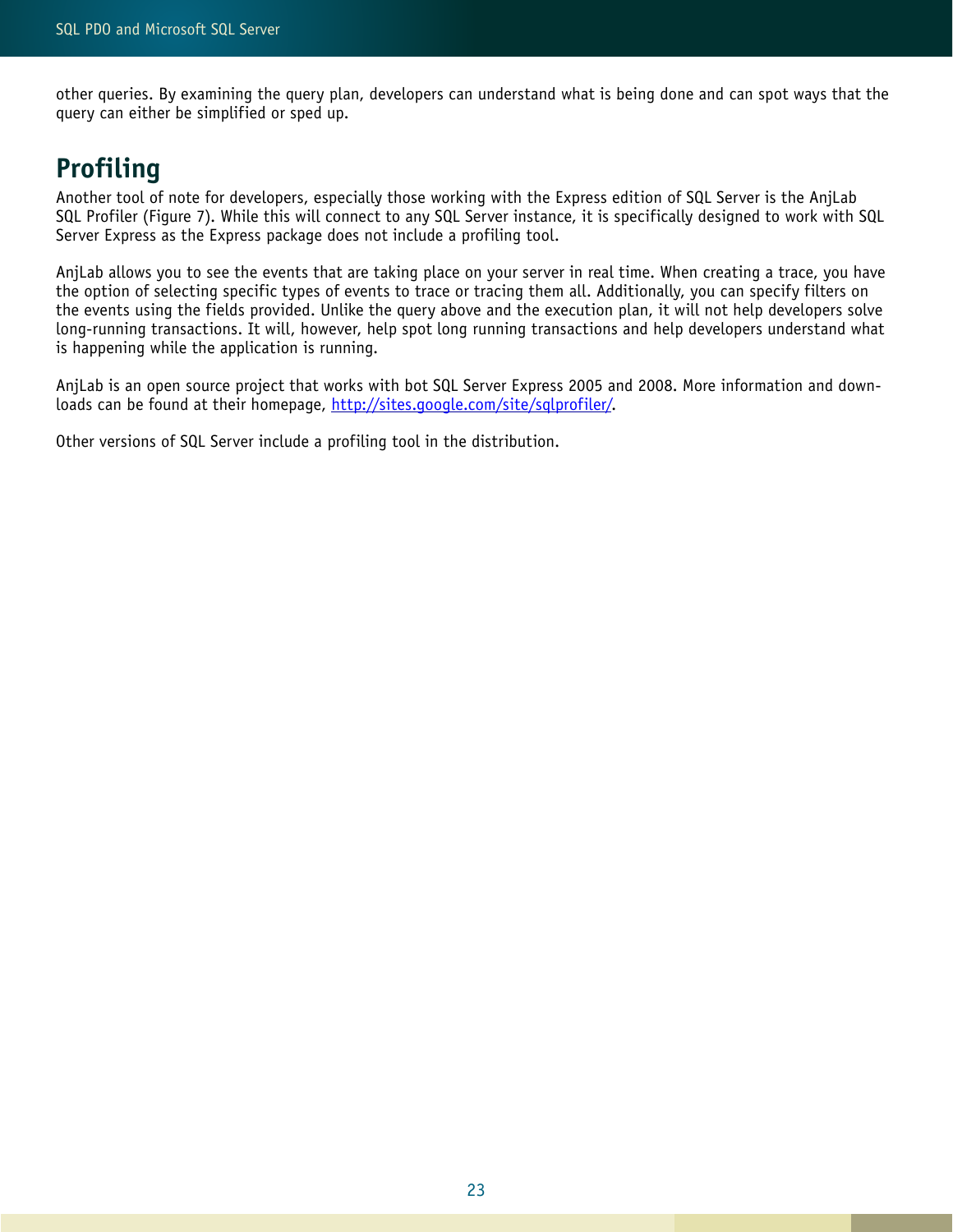### <span id="page-23-0"></span>Conclusion

This document has attempted to show PHP developers interested in SQL Server the ease with which it can now be<br>used. For the longest time, PHP and MySQL have been joined at the hip. When developers thought of PHP, they au-<br> his document has attempted to show PHP developers interested in SQL Server the ease with which it can now be used. For the longest time, PHP and MySQL have been joined at the hip. When developers thought of PHP, they automatically thought of MySQL and vice versa. As technologies change, however, so do mindsets and PHP develop-Windows platform with SQL Server already well established as the corporate data store of choice, introducing another data store makes no sense. It was only an option to be considered while PHP could not reliably connect to SQL Server. Now, however, with not only native drivers but PDO drivers to boot, the idea of introducing MySQL into an existing stack just because applications are being written in PHP is laughable.

As the SQL Server driver for PHP matures over time there will be fewer and fewer items in the "you can't do that" column (currently, most of them boil down to edge cases). We can look forward to PHP being a first class citizen and an equal amongst equals when connecting to SQL Server databases.